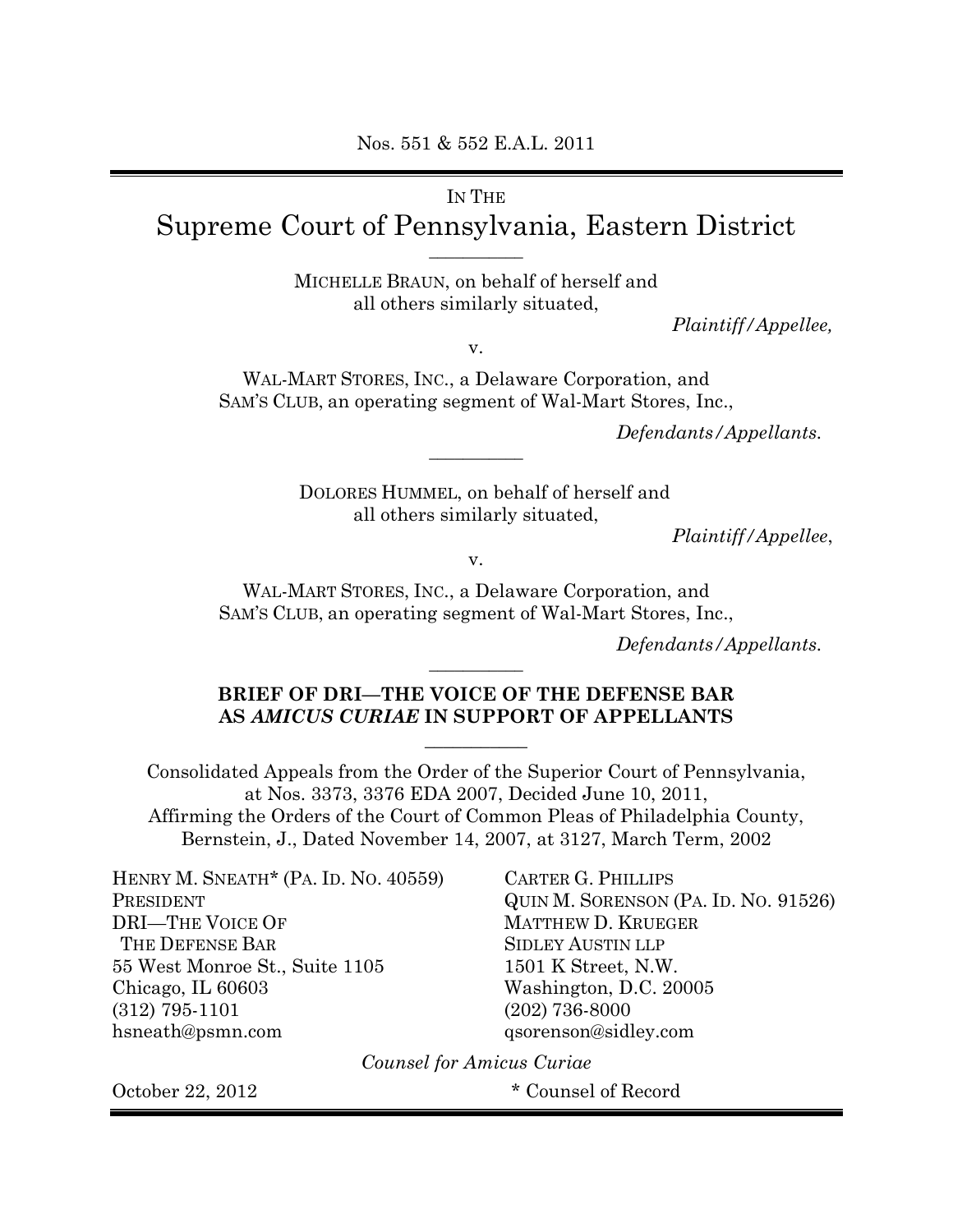# **TABLE OF CONTENTS**

|     |                                                                                                                                                                                                                                                                                                                                                                                                                                                                                                                                                                              |  |  | Page |
|-----|------------------------------------------------------------------------------------------------------------------------------------------------------------------------------------------------------------------------------------------------------------------------------------------------------------------------------------------------------------------------------------------------------------------------------------------------------------------------------------------------------------------------------------------------------------------------------|--|--|------|
|     |                                                                                                                                                                                                                                                                                                                                                                                                                                                                                                                                                                              |  |  |      |
|     | THE DECISION BELOW CONTRAVENES DUE PROCESS BY<br>RELIEVING PLAINTIFFS OF THEIR BURDEN TO PROVE THEIR<br><b>INDIVIDUAL CLAIMS</b><br>А.<br>Due Process Precludes Class Adjudication of Claims That<br>The Decision Below Violated Due Process by Permitting Class<br><b>B.</b><br>Adjudication of Claims That Required Individualized Proof  9<br>Issues of Contract Formation in This Case Required<br>1.<br>Issues of Contract Breach in This Case Required<br>2.<br>ENFORCING THE REQUIREMENTS OF DUE PROCESS IS<br>ESSENTIAL TO DETER ABUSE OF THE CLASS ACTION DEVICE 18 |  |  |      |
|     |                                                                                                                                                                                                                                                                                                                                                                                                                                                                                                                                                                              |  |  |      |
|     |                                                                                                                                                                                                                                                                                                                                                                                                                                                                                                                                                                              |  |  |      |
| Ī.  |                                                                                                                                                                                                                                                                                                                                                                                                                                                                                                                                                                              |  |  |      |
|     |                                                                                                                                                                                                                                                                                                                                                                                                                                                                                                                                                                              |  |  |      |
|     |                                                                                                                                                                                                                                                                                                                                                                                                                                                                                                                                                                              |  |  |      |
|     |                                                                                                                                                                                                                                                                                                                                                                                                                                                                                                                                                                              |  |  |      |
|     |                                                                                                                                                                                                                                                                                                                                                                                                                                                                                                                                                                              |  |  |      |
| II. |                                                                                                                                                                                                                                                                                                                                                                                                                                                                                                                                                                              |  |  |      |
|     |                                                                                                                                                                                                                                                                                                                                                                                                                                                                                                                                                                              |  |  |      |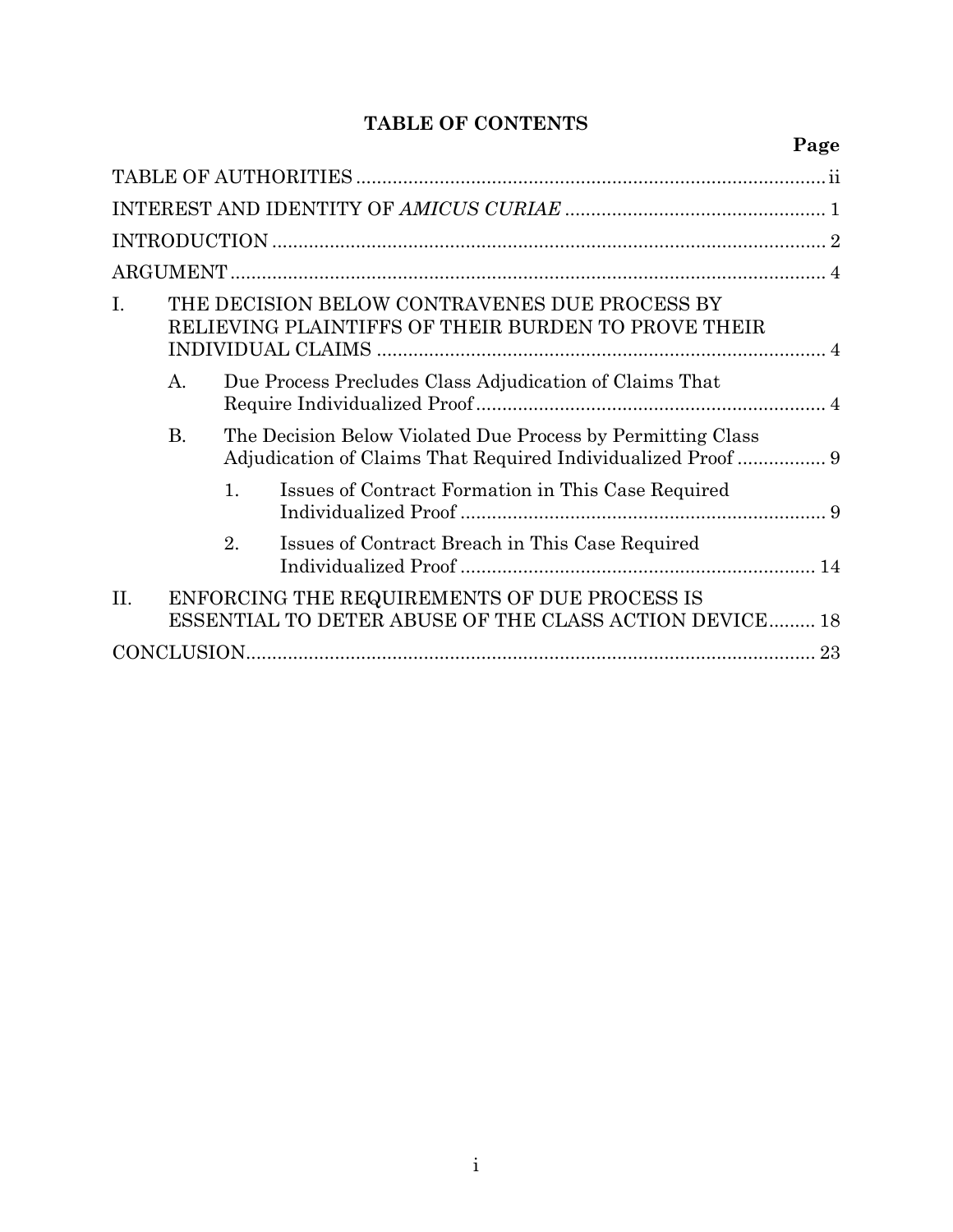# **TABLE OF AUTHORITIES**

**Page(s)** 

| <b>CASES</b>                                                                                                                                                                  |
|-------------------------------------------------------------------------------------------------------------------------------------------------------------------------------|
| Agency for Health Care Admin. v. Associated Indus. of Fla., Inc.,                                                                                                             |
| Basile v. H&R Block, Inc.,                                                                                                                                                    |
| Blue Chip Stamps v. Manor Drug Stores,                                                                                                                                        |
| Braun v. Walmart Stores, Inc.,                                                                                                                                                |
| Castano v. Am. Tobacco Co.,                                                                                                                                                   |
| In re Chevron USA, Inc.,                                                                                                                                                      |
| Commonwealth v. Devlin,                                                                                                                                                       |
| Coopers & Lybrand v. Livesay,                                                                                                                                                 |
| Darlington v. Gen. Elec.,<br>350 Pa. Super. 183, 504 A.2d 306 (1986), overruled on other grounds by<br>Clay v. Advanced Computer Applications, Inc., 522 Pa. 86, 559 A.2d 917 |
| Deposit Guar. Nat'l Bank v. Roper,                                                                                                                                            |
| Farabaugh v. Pa. Turnpike Comm'n,                                                                                                                                             |
| Giaccio v. Pennsylvania,                                                                                                                                                      |
| Gorrill v. Icelandair/Flugleidir,                                                                                                                                             |
| Hanna v. Plumer,                                                                                                                                                              |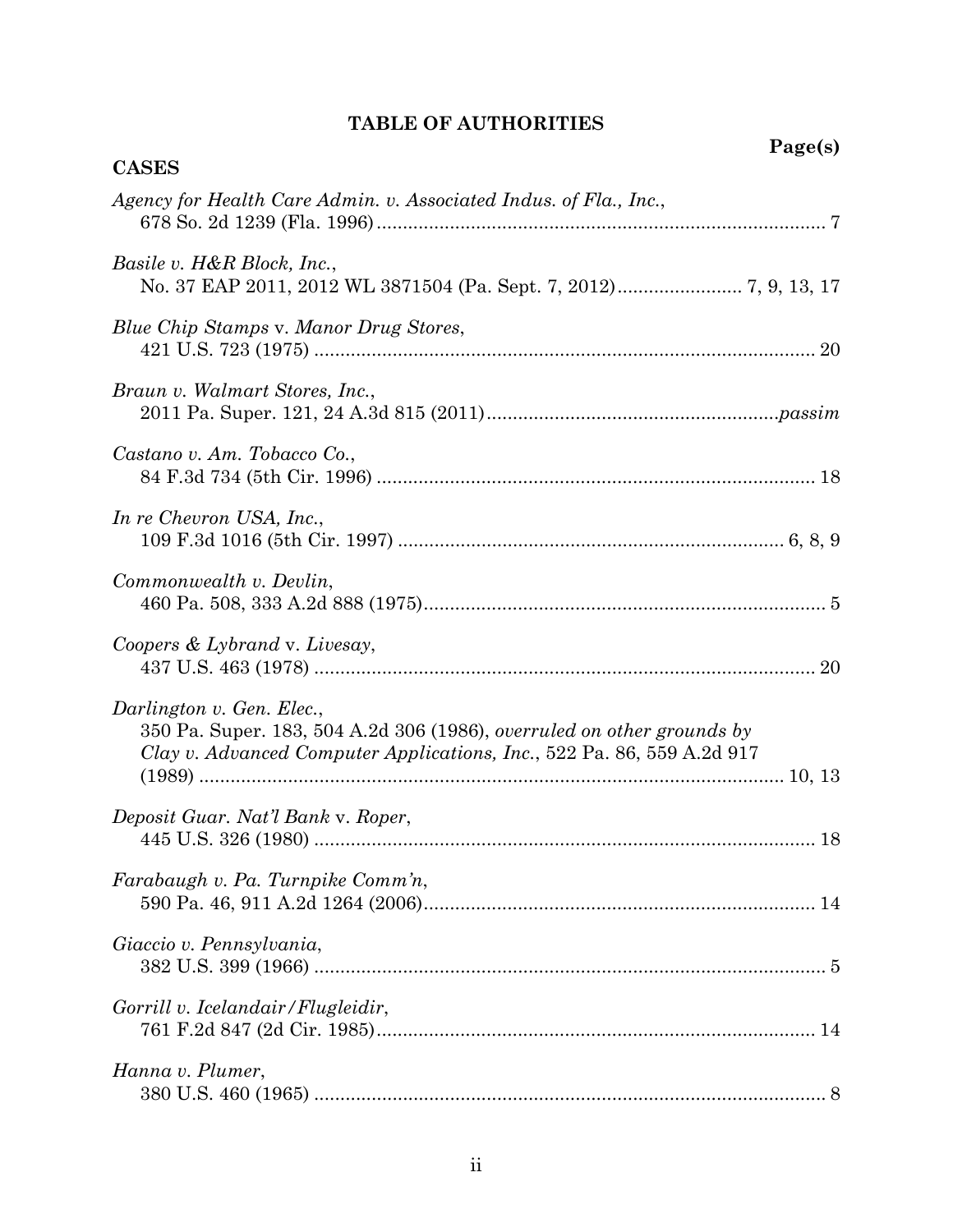| Holmes v. Union Oil Co. of Cal.,                                                                                                     |
|--------------------------------------------------------------------------------------------------------------------------------------|
| Lawrence v. Philip Morris USA, Inc.,                                                                                                 |
| Lindsey v. Normet,                                                                                                                   |
| Logan v. Zimmerman Brush Co.,                                                                                                        |
| Lyness v. Commonwealth, State Bd. of Med.,                                                                                           |
| Martin v. Capital Cities Media, Inc.,                                                                                                |
| McLaughlin v. Am. Tobacco Co.,                                                                                                       |
| McShea v. City of Phila.,                                                                                                            |
| Morosetti v. La. Land & Exploration Co.,                                                                                             |
| Mullane v. Cent. Hanover Bank & Trust Co.,                                                                                           |
| Oross v. Good Samaritan Hosp.,                                                                                                       |
| Oscar Private Equity Invs. v. Allegiance Telecom, Inc.,<br>487 F.3d 261 (5th Cir. 2007), abrogated on other grounds by Erica P. John |
| Philip Morris USA v. Williams,                                                                                                       |
| Prescott v. Farmers Tel. Co-op, Inc.,                                                                                                |
| Price v. Confair,                                                                                                                    |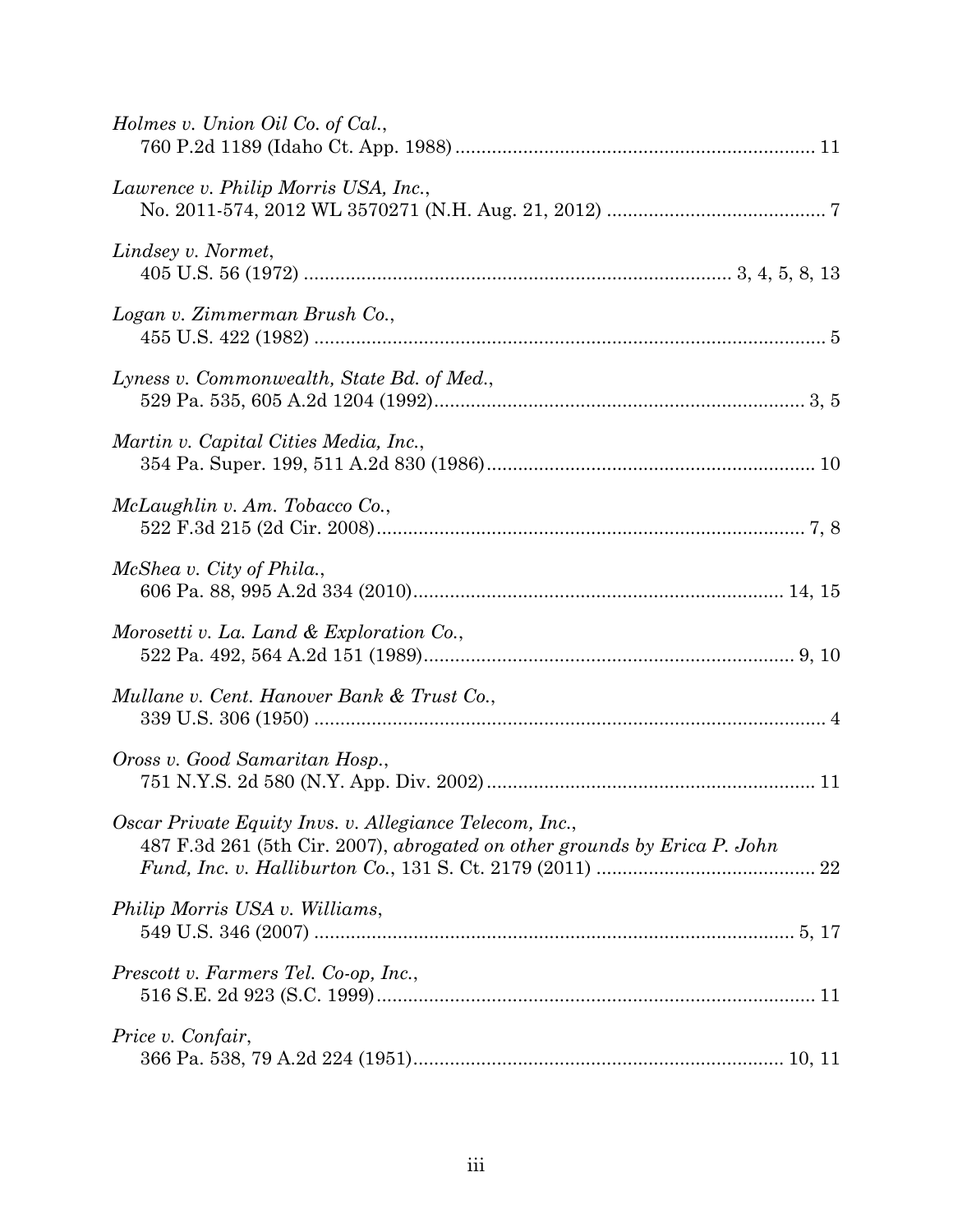| R. v. Commonwealth, Dep't of Pub. Welfare,                                                    |
|-----------------------------------------------------------------------------------------------|
| In re Rhone-Poulenc Rorer Inc.,                                                               |
| Royal Ins. Co. v. Beatty,                                                                     |
| Sacred Heart Health v. Humana Military Healthcare,                                            |
| Shady Grove Orthopedic Assocs., P.A. v. Allstate Ins. Co.,                                    |
| Shaffer v. Regions Fin. Corp.,                                                                |
| Smith v. Illinois Cent. R.R.,                                                                 |
| Sniecinski v. Blue Cross & Blue Shield of Mich.,                                              |
| Superintendent, Mass. Corr. Inst. at Walpole v. Hill,                                         |
| Sw. Refining Co. v. Bernal,                                                                   |
| Vincent v. Fuller Co.,<br>400 Pa. Super. 108, 582 A.2d 1367 (1990), reversed in part on other |
| W. Elec. Co. v. Stern,                                                                        |
| In re Wal Mart Emp. Litig.,                                                                   |
| Wal-Mart Stores, Inc. v. Dukes,                                                               |
| Wal-Mart Stores, Inc. v. Lopez,                                                               |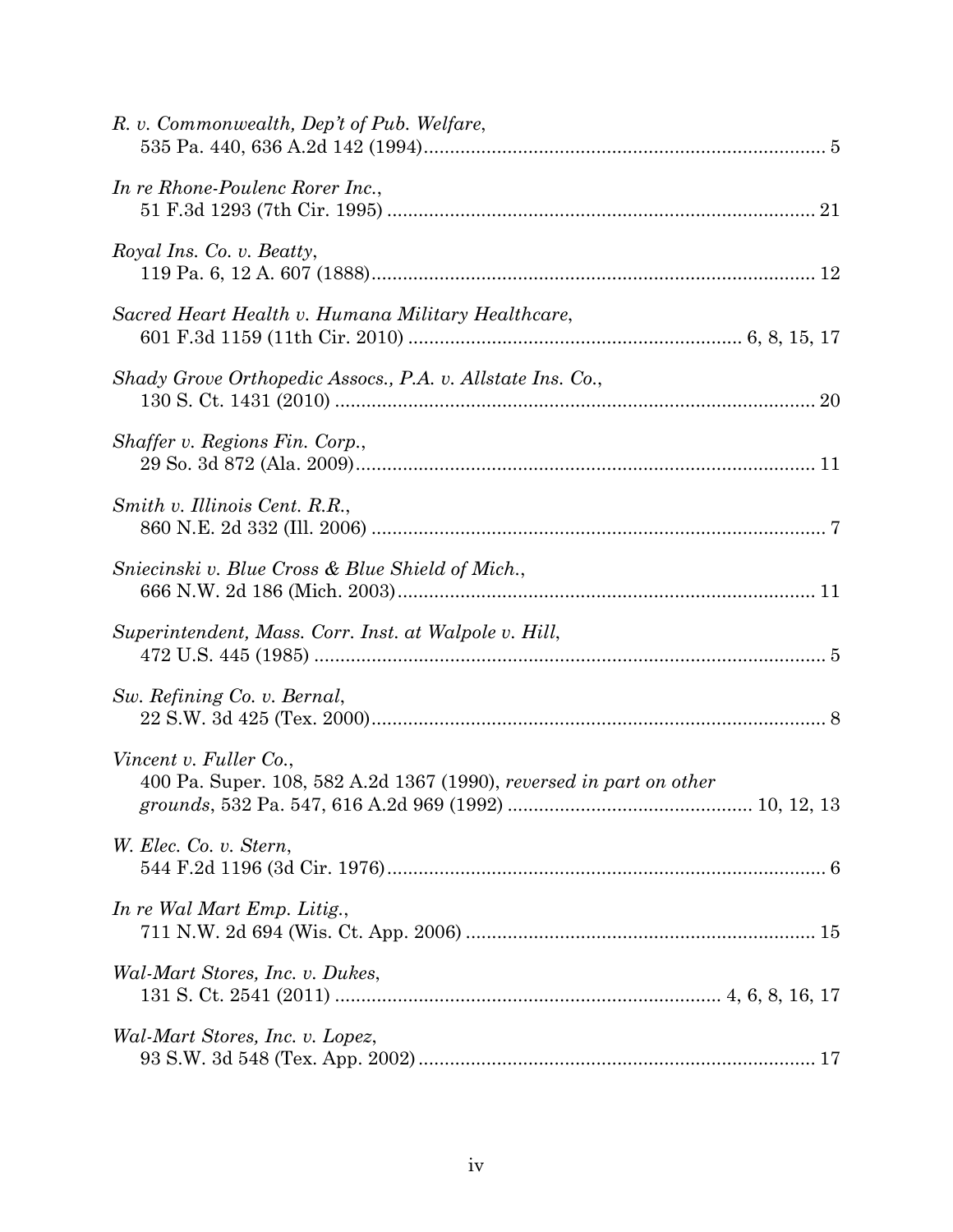# **CONSTITUTIONS AND STATUTE**

| <b>LEGISLATIVE HISTORY</b>                                                                                                                                                                                                                                                                             |  |
|--------------------------------------------------------------------------------------------------------------------------------------------------------------------------------------------------------------------------------------------------------------------------------------------------------|--|
|                                                                                                                                                                                                                                                                                                        |  |
| <b>SCHOLARLY AUTHORITIES</b>                                                                                                                                                                                                                                                                           |  |
| Robert G. Bone & David S. Evans, Class Certification and the Substantive                                                                                                                                                                                                                               |  |
| Allan Erbsen, From "Predominance" to "Resolvability": A New Approach to                                                                                                                                                                                                                                |  |
| Steven S. Gensler, The Other Side of the CAFA Effect: An Empirical Analysis<br>of Class Action Activity in the Oklahoma State Courts, 58 U. Kan. L. Rev.                                                                                                                                               |  |
| Richard A. Nagareda, Aggregation and Its Discontents: Class Settlement<br><i>Pressure, Class-Wide Arbitration, and CAFA, 106 Colum. L. Rev. 1872</i>                                                                                                                                                   |  |
| Richard A. Nagareda, Class Certification in the Age of Aggregate Proof, 84                                                                                                                                                                                                                             |  |
| <b>OTHER AUTHORITIES</b>                                                                                                                                                                                                                                                                               |  |
| Hilary Hehman, Class Certification in California: Second Interim Report<br>from the Study of California Class Action Litigation (2010), available at<br>http://www.courtinfo.ca.gov/documents/classaction-certification.pdf 19                                                                         |  |
| Emery G. Lee III & Thomas G. Willging, Fed. Judicial Ctr., Impact of the<br>Class Action Fairness Act on the Federal Courts: Preliminary Findings<br>from Phase Two's Pre-CAFA Sample of Diversity Class Actions (2008),<br><i>available at</i> http://www.fjc.gov/public/pdf.nsf/lookup/cafa1108.pdf/ |  |
|                                                                                                                                                                                                                                                                                                        |  |
| Barbara J. Rothstein & Thomas E. Willging, Fed. Judicial Ctr., Managing<br>Class Action Litigation: A Pocket Guide for Judges (2005), available at<br>http://www.fjc.gov/public/pdf.nsf/lookup/classgde.pdf/\$file/classgde.                                                                           |  |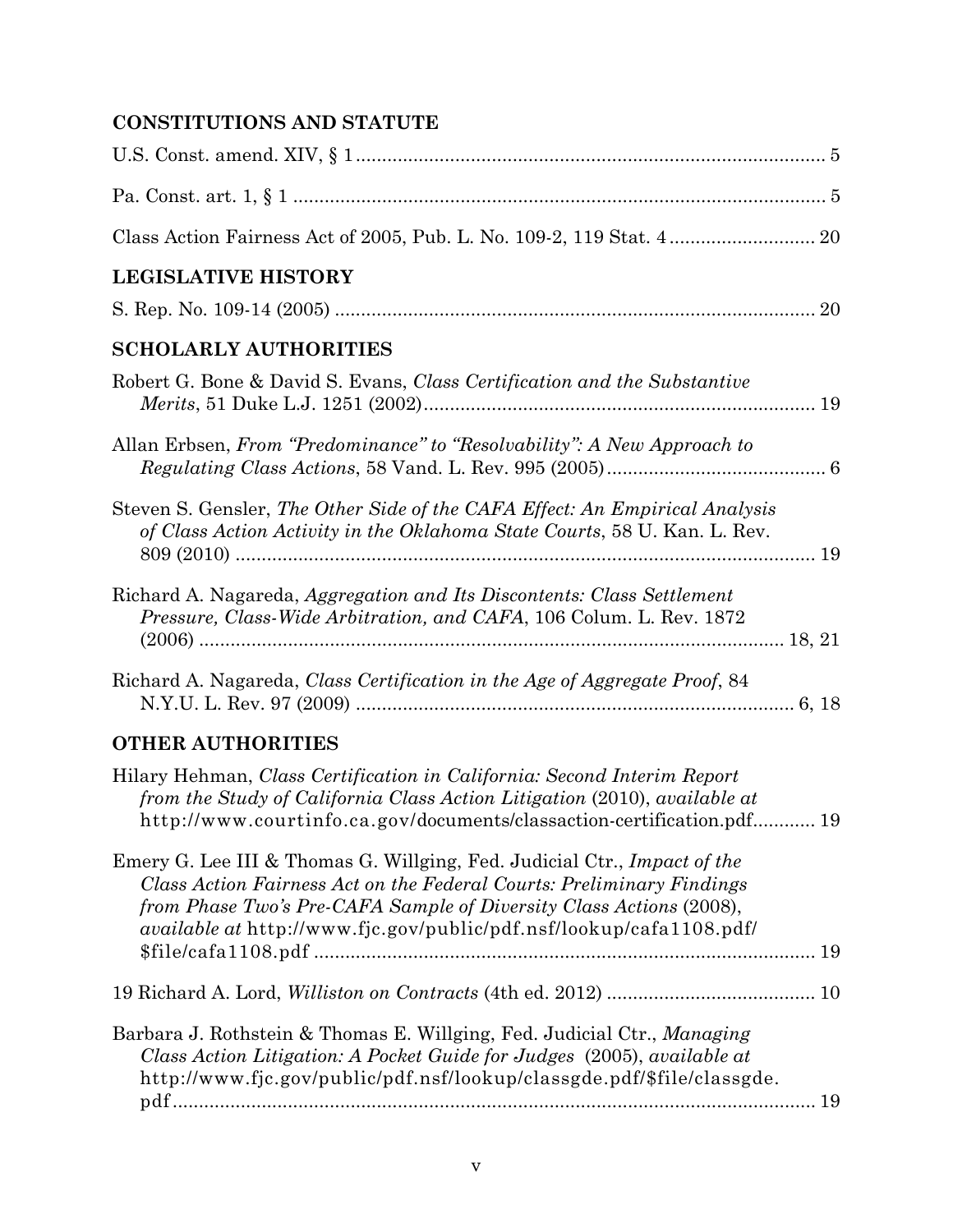### **INTEREST AND IDENTITY OF** *AMICUS CURIAE*

*Amicus curiae* DRI—the Voice of the Defense Bar is an international organization that includes more than 23,000 attorneys involved in the defense of civil litigation. DRI is committed to enhancing the skills, effectiveness, and professionalism of defense attorneys. Because of this commitment, DRI seeks to address issues germane to defense attorneys, to promote the role of the defense lawyer, to improve the civil justice system, and to preserve the civil jury. DRI has long been a voice in the ongoing effort to make the civil justice system more fair, efficient, and—where national issues are involved—consistent. To promote these objectives, DRI participates as *amicus curiae* in cases raising issues of importance to its members, their clients, and the judicial system.

This is just such a case. DRI members have broad experience in defending against class actions in a variety of contexts. Plaintiffs in many of these cases, as in this one, propose overbroad classes and then offer novel statistical formulas and dubious expert opinions that gloss over individualized differences in proof and deprive defendants of their right to present individuated defenses. Imposing liability on a defendant through such procedures runs afoul of basic due process principles. It also intensifies the already enormous pressure on other defendants to settle class action suits quickly, regardless of the merits of the complaint. DRI submits this brief to underscore the limits that due process principles place on class action certification and adjudication, and to illustrate the profound practical consequences—in Pennsylvania and elsewhere—if this Court were to approve the "trial by formula" approach advanced by plaintiffs and adopted by the trial court.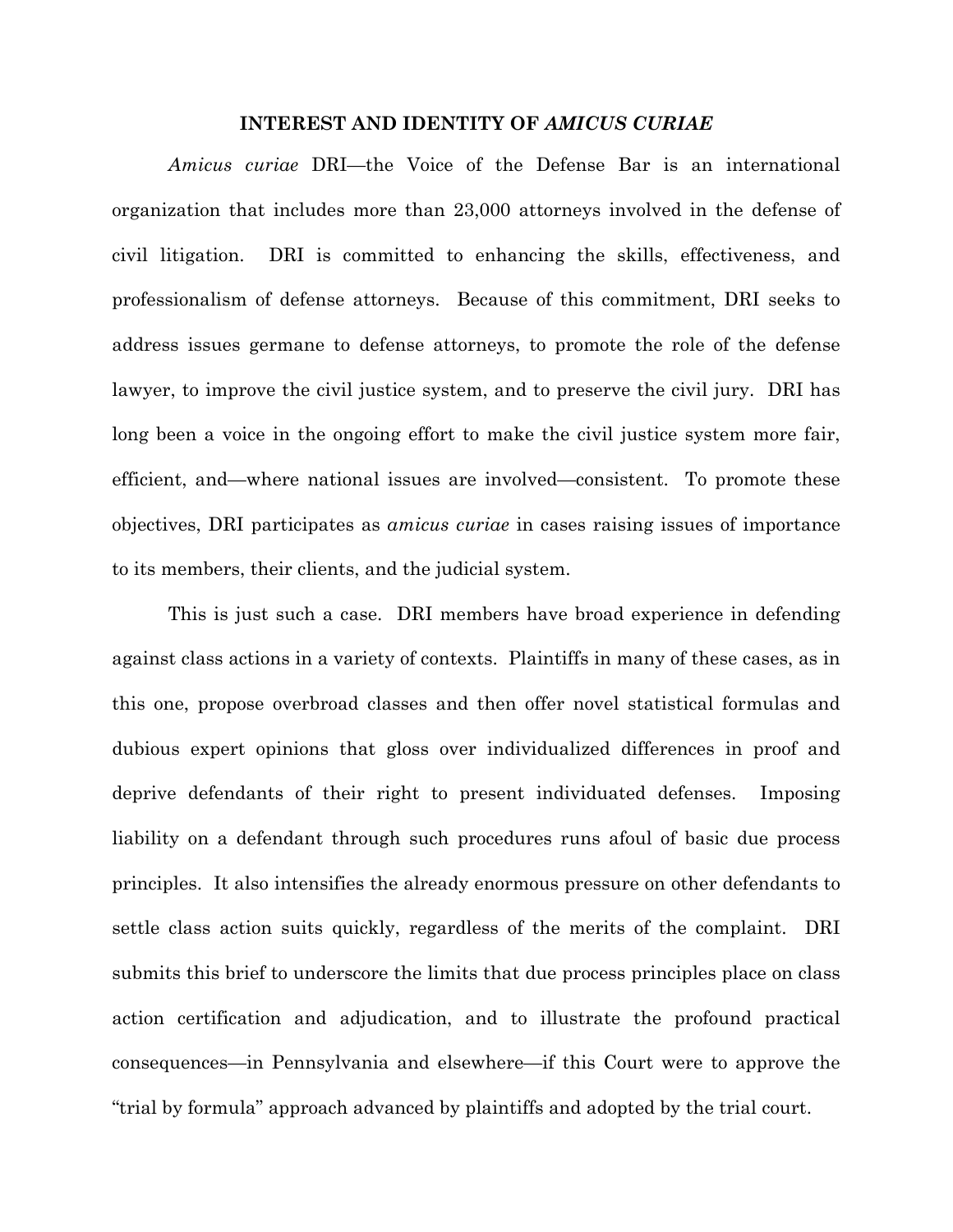### **INTRODUCTION**

The trial court permitted a sprawling class of 186,979 former and current Wal-Mart employees who worked in 139 different locations, over a period of nearly eight years, to proceed as a single unit. The named plaintiffs claimed that Wal-Mart breached alleged contracts with all class members by depriving them of rest breaks and directing them to work off-the-clock. Under settled Pennsylvania law, each plaintiff's claim required proof that he or she actually relied upon Wal-Mart's alleged promises of benefits, and that he or she actually missed rest breaks and worked off-the-clock at the direction of one or more supervisors. In turn, Wal-Mart was entitled to defend against each plaintiff's claim by disputing those allegations.

Those individualized factual issues should have precluded both class certification and class adjudication. The varied circumstances of each plaintiff's employment situation mean that there is no common evidence that could possibly prove the claims of all plaintiffs. Nonetheless, the trial court certified the class, and then compounded its error by conducting a trial that relieved the plaintiffs of their burden to prove their claims and deprived Wal-Mart of its right to defend itself. The result was a staggering \$187 million judgment against Wal-Mart based on nothing more than the testimony of a few current and former employees who could not remotely speak to the unique circumstances of every other class member, supplemented by unreliable statistical extrapolations and speculative generalizations about Wal-Mart's corporate culture.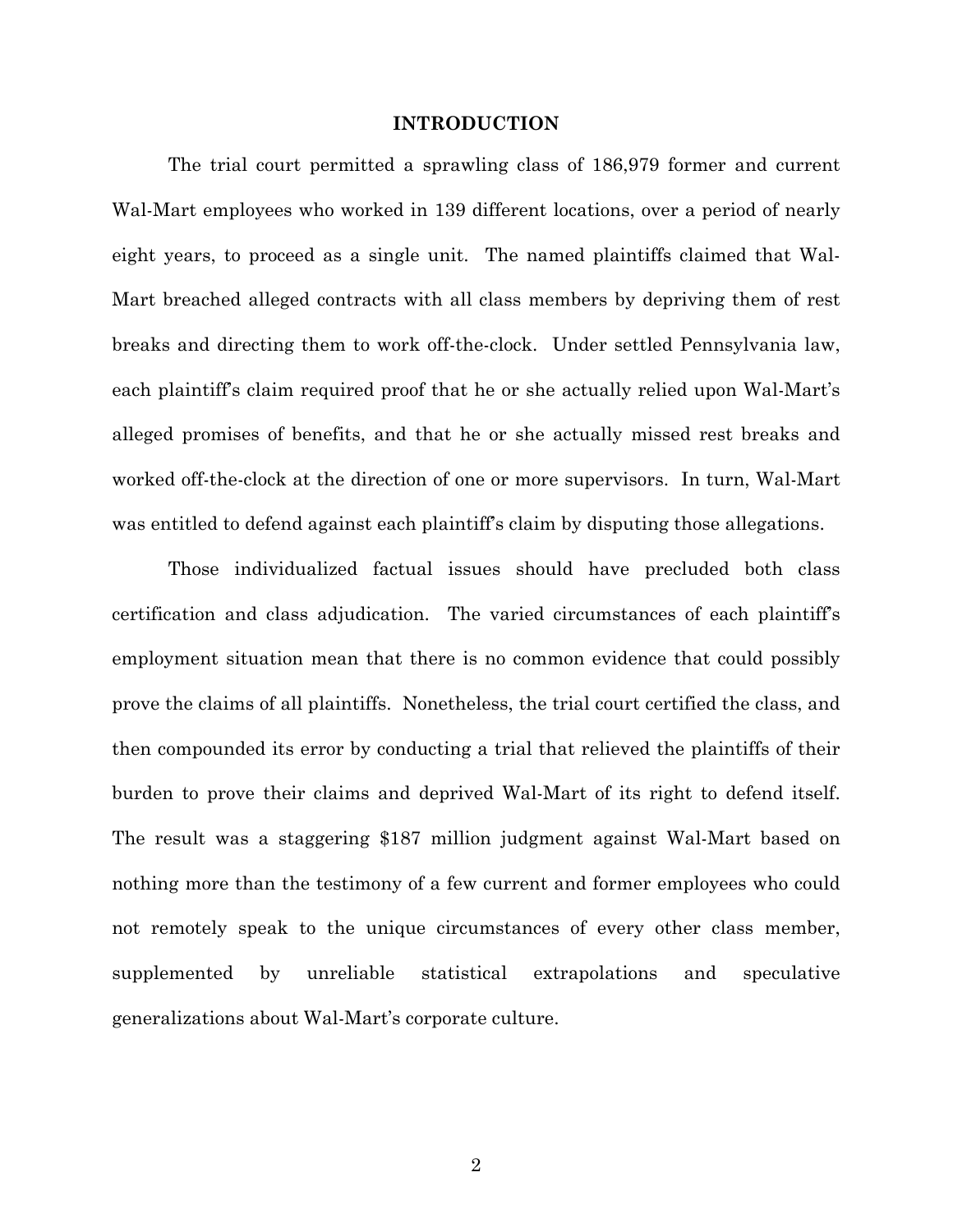That judgment cannot stand for the reasons set forth in Wal-Mart's brief. DRI fully supports those arguments, and submits this brief to highlight two points that further confirm vacatur is warranted.

*First*, the judgment in this case violates fundamental due process principles. A basic constitutional requirement of due process is that civil liability cannot be imposed on a defendant who is not allowed his or her day in court. *E.g.*, *Lindsey v. Normet*, 405 U.S. 56, 66 (1972); *Lyness v. Commonwealth*, 529 Pa. 535, 542, 605 A.2d 1204, 1207 (1992). The decisions below effectively abrogate this fundamental guarantee by lifting the plaintiffs' burden to prove their factually distinct claims and depriving Wal-Mart of any opportunity to dispute critical factual issues unique to each plaintiff's claim. Whatever efficiencies class actions may yield, the Pennsylvania Rules of Civil Procedure cannot be construed or applied in a manner that would permit such a result, in derogation of minimum due process protections.

*Second*, the judgment below, if upheld by this Court, will invite class action litigation from across the country—both meritorious and not—to move into the Commonwealth. Although this is the rare class action that went to trial, the vast majority of class actions do not, because class certification exerts extreme pressure on defendants to settle. Unless vacated, the judgment in this case will reinforce the notion that even non-meritorious class actions should be settled by defendants as quickly as possible to avoid the risk of an unfair trial and crippling liability. It will at the same time further incentivize the nationwide plaintiffs' bar to generate such suits—and bring them in Pennsylvania. Relieved of the burden of actually proving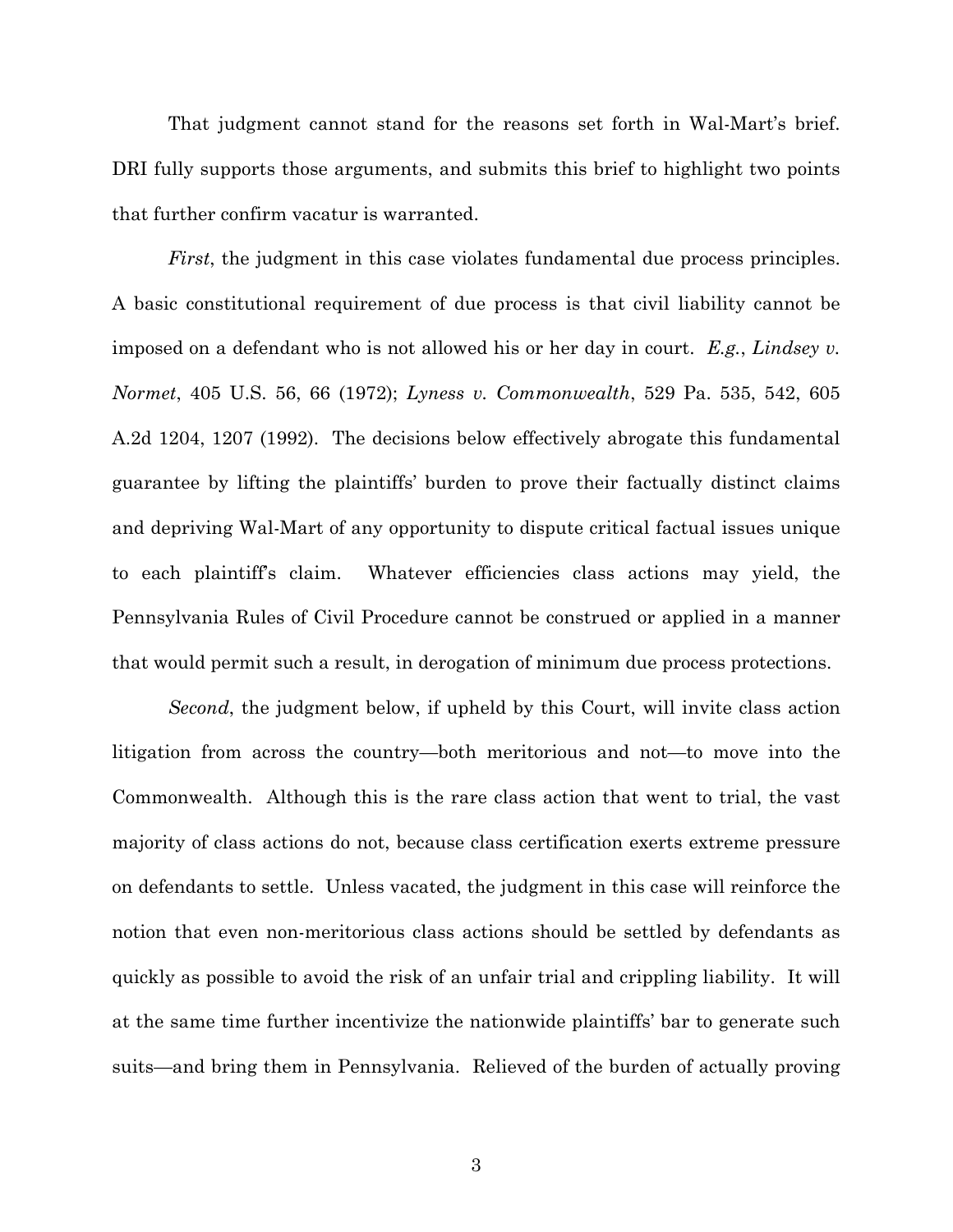their clients' claims at trial, and virtually assured of recovery through settlement, class action attorneys will find the Commonwealth an irresistible draw.

To rectify *these* due process violations and deter future abuses of the class action procedure, the decision of the Superior Court should be reversed and the trial court's judgment vacated.

### **ARGUMENT**

# **I. THE DECISION BELOW CONTRAVENES DUE PROCESS BY RELIEVING PLAINTIFFS OF THEIR BURDEN TO PROVE THEIR INDIVIDUAL CLAIMS.**

Due process forbids imposition of civil liability on a defendant unless that party has the opportunity to be heard, to put the plaintiff to his or her proof, and to present all available defenses. *See, e.g.*, *Lindsey*, 405 U.S. at 66. The judgment below contravenes that principle on a grand scale. The 186,979 plaintiffs in this case asserted contract claims that inescapably required individualized proof. The trial court nevertheless certified the class, and then sustained judgment against Wal-Mart based upon unwarranted and unsupportable generalizations drawn from the testimony of just a handful of former employees and expert witnesses. This is precisely the sort of "trial by formula" that the United States Supreme Court recently rejected in *Wal-Mart Stores, Inc. v. Dukes*, 131 S. Ct. 2541 (2011). It should be rejected in this case as well, and largely for the same reasons.

# **A. Due Process Precludes Class Adjudication of Claims That Require Individualized Proof.**

The "fundamental requisite" of due process of law is the "opportunity to be heard" before liability is imposed. *Mullane v. Cent. Hanover Bank & Trust Co.*, 339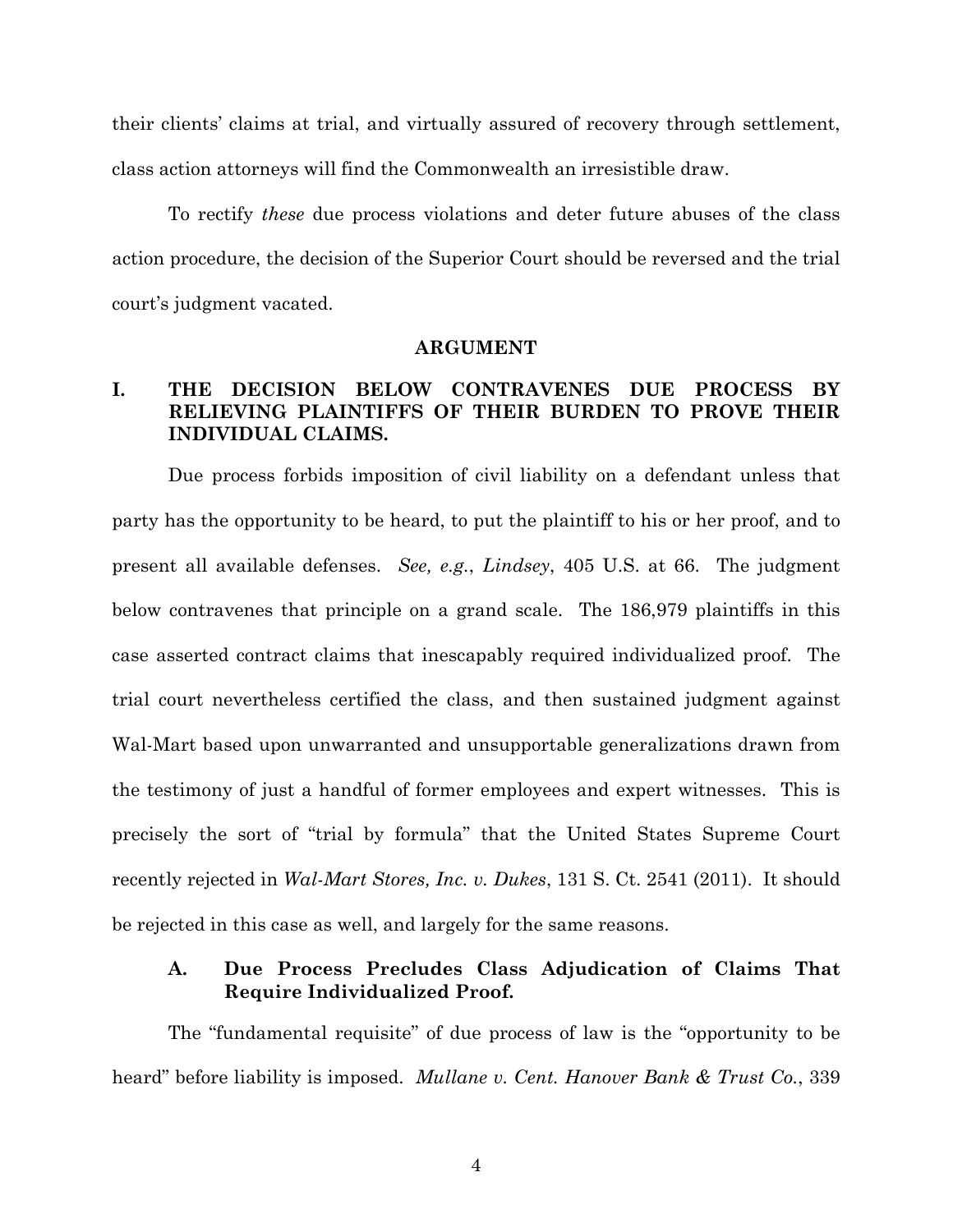U.S. 306, 314 (1950); *Lyness*, 529 Pa. at 542, 605 A.2d at 1207.1 This principle prevents courts "from denying potential litigants use of established adjudicatory procedures," *Logan v. Zimmerman Brush Co.*, 455 U.S. 422, 429 (1982), and in particular requires that the defendant be afforded "an opportunity to present every available defense" to a claim. *Lindsey*, 405 U.S. at 66 (quoting *Am. Surety Co. v. Baldwin*, 287 U.S. 156, 168 (1932)); *see also, e.g.*, *Philip Morris USA v. Williams*, 549 U.S. 346, 353 (2007); *Commonwealth v. Devlin*, 460 Pa. 508, 514, 333 A.2d 888, 891 (1975). The most basic "defense" available to any defendant in this regard is to demand that the plaintiff produce evidence to carry the burdens placed upon him or her by law as a prerequisite to recovery. *See, e.g.*, *Williams*, 549 U.S. at 353-54; *Superintendent, Mass. Corr. Inst. at Walpole v. Hill*, 472 U.S. 445, 455 (1985). If the due process clause stands for anything, after all, it is that a defendant will not be held liable on a claim if the plaintiff is unable to prove up the elements of the cause of action under applicable law. *See, e.g.*, *Giaccio v. Pennsylvania*, 382 U.S. 399, 403 (1966).

These protections apply with equal vigor, and indeed must be even more jealously guarded, in the class action context. While class action procedures exist to permit class-wide findings on issues relating to claims and defenses, they cannot be applied in a manner that would substantively alter any plaintiff's burden to prove his or her claim or restrict the defendant's ability to present all available defenses.

 $\overline{a}$ 

<sup>1</sup> *See* U.S. Const. amend. XIV, § 1 ("No State shall ... deprive any person of life, liberty, or property, without due process of law ...."); *accord* Pa. Const. art. 1, § 1; *R. v. Commonwealth, Dep't of Pub. Welfare*, 535 Pa. 440, 461, 636 A.2d 142, 152 (1994).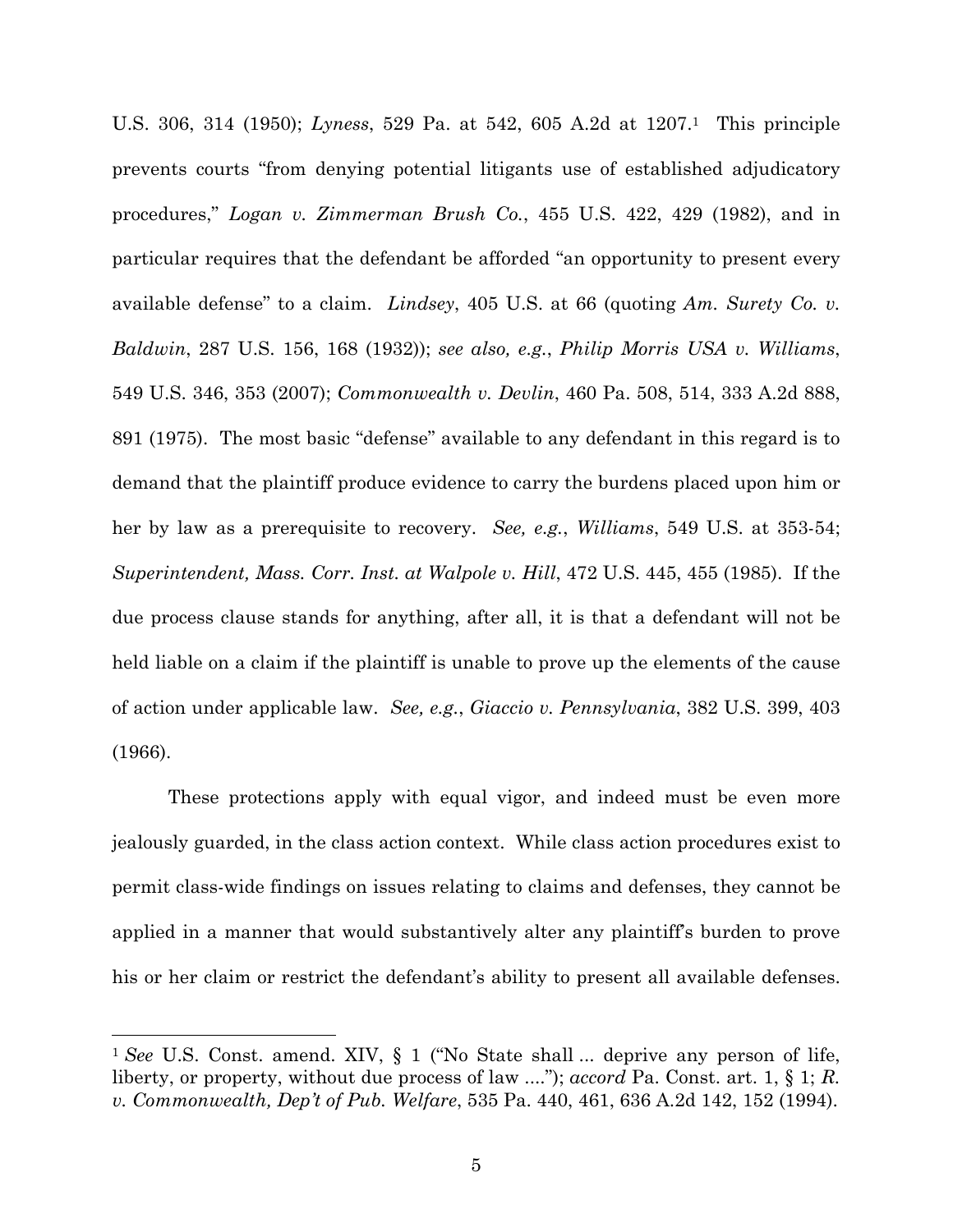*E.g.*, *W. Elec. Co. v. Stern*, 544 F.2d 1196, 1199 (3d Cir. 1976); *see also, e.g.*, *Sacred Heart Health v. Humana Military Healthcare*, 601 F.3d 1159, 1176 (11th Cir. 2010). A class action is just a procedural device; it cannot change the parties' substantive rights. Yet, the very nature of class litigation heightens the risk that, by virtue of the aggregation of plaintiffs and claims into a single proceeding, a defendant will be prevented from offering defenses applicable to only a subset—or only one—of the claims or plaintiffs. *See, e.g.*, Richard A. Nagareda, *Class Certification in the Age of Aggregate Proof*, 84 N.Y.U. L. Rev. 97, 101-02 (2009) (hereinafter, Nagareda, *Class Certification*); Allan Erbsen, *From "Predominance" to "Resolvability": A New Approach to Regulating Class Actions*, 58 Vand. L. Rev. 995, 1070 (2005).

That is why courts must be, and have been, particularly vigilant in tailoring class proceedings to avoid lowering any individual plaintiff's burden of proof or hindering the defendant's ability to challenge individual claims. The United States Supreme Court made precisely this point in *Wal-Mart*, warning against the use in the class action context of "trial by formula" procedures that allow plaintiffs to satisfy their burden without offering the individual proof of liability required by their claims. 131 S. Ct. at 2561. Courts of appeals have similarly disapproved, as inconsistent with due process, trial plans that would resolve many individual plaintiffs' claims through adjudication of only a few "bellwether" cases, without requiring the non-represented plaintiffs to prove their individual claims, *In re Chevron USA, Inc.*, 109 F.3d 1016, 1020 (5th Cir. 1997), or would allow for liability to be calculated on individual claims by "[r]oughly estimating the gross damages to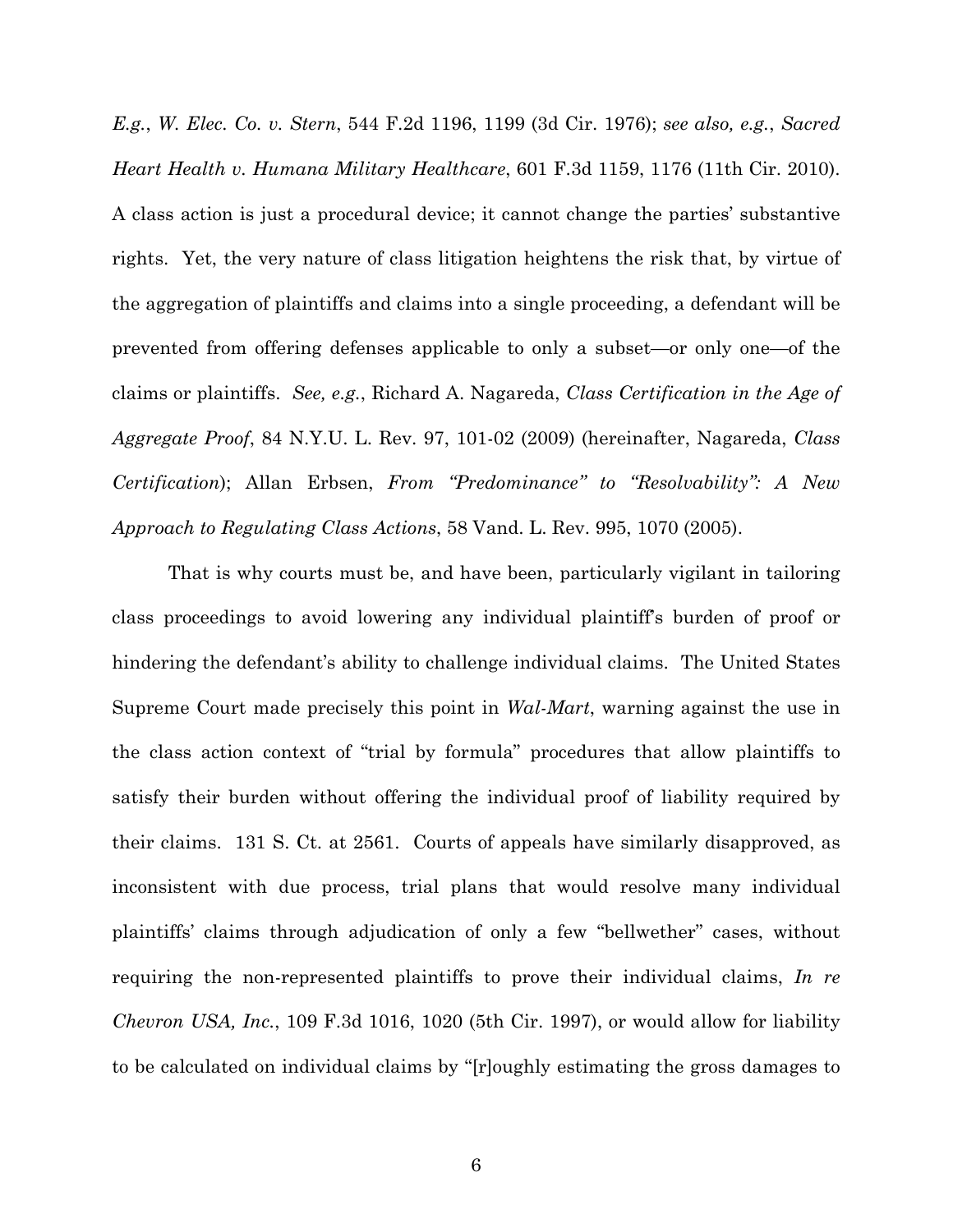the class as a whole," *McLaughlin v. Am. Tobacco Co.*, 522 F.3d 215, 232 (2d Cir. 2008). State courts have repeatedly reached the same conclusion. *E.g.*, *Agency for Health Care Admin. v. Associated Indus. of Fla., Inc.*, 678 So. 2d 1239, 1254 (Fla. 1996) (striking down consolidation statute that would prevent defendants from mounting defenses to particular claims).<sup>2</sup> Indeed, this Court itself recently held, interpreting the Pennsylvania Rules of Civil Procedure, that class adjudication is inappropriate where one element of plaintiffs' claim "require[d] a uniquely individualized, factual assessment." *Basile v. H&R Block, Inc.*, No. 37 EAP 2011, 2012 WL 3871504, at \*4 (Pa. Sept. 7, 2012).3

The requirement of individualized proof cannot be done away with, as the Superior Court seemed to imply, merely because class action procedures are to be interpreted "liberally" to promote the convenience of the parties and judicial economy. *Braun v. Wal-Mart Stores, Inc.*, 2011 Pa. Super. 121, 24 A.3d 875, 893, 938 (2011). No other court—in Pennsylvania or elsewhere—has held that plaintiffs may "amalgamate ... disparate claims in the name of convenience" when doing so would "abridgle" the substantive rights of any party," including the fundamental

1

<sup>2</sup> *See also, e.g.*, *Smith v. Illinois Cent. R.R.*, 860 N.E. 2d 332, 342 (2006) (reversing certification order where "[p]roof of proximate causation and damages will be highly individualized"); *Lawrence v. Philip Morris USA, Inc.*, No. 2011-574, 2012 WL 3570271, at \*3-6 (N.H. Aug. 21, 2012) (reversing certification order where extent of class members' disqualifying knowledge required highly individualized determination).

<sup>3</sup> In *Basile*, this Court held that certification was not appropriate where the presence of a confidential relationship, a necessary element of the class plaintiffs' breach of fiduciary duty claim, could only be shown through individualized proof. *Basile v. H&R Block, Inc.*, No. 37 EAP 2011, 2012 WL 3871504, at \*6 (Pa. Sept. 7, 2012).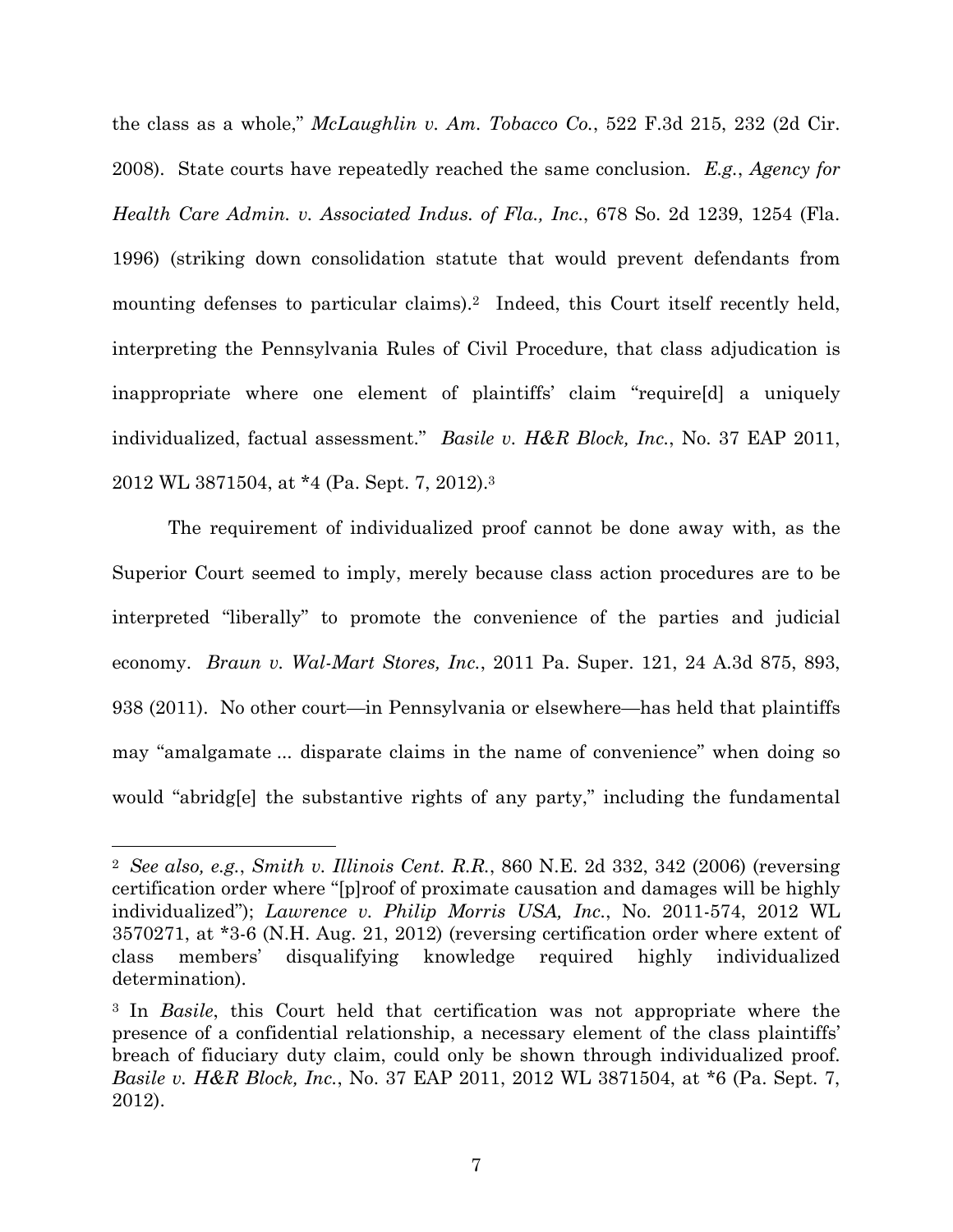rights guaranteed by due process. *Sacred Heart*, 601 F.3d at 1176 (internal citation omitted). To the contrary, courts have routinely recognized that "convenience and economy must yield to a paramount concern for a fair and impartial trial." *Sw. Refining Co. v. Bernal*, 22 S.W. 3d 425, 437 (Tex. 2000) (internal citation omitted). Indeed, the Superior Court's suggestion that these concerns should be ignored because "determin[ing] liability as to each individual class member" in this case would be in "derogation of class certification [rules]," *Braun*, 2011 Pa. Super. 121, 24 A.3d at 950, has it exactly backwards. Rules of civil procedure may not "transgress[] ... constitutional restrictions." *Hanna v. Plumer*, 380 U.S. 460, 471 (1965). Thus, even if class adjudication were permitted by the rules in this case (which it is not), that would not justify violating the Constitution by lowering the plaintiffs' burdens to prove their claims or abrogating Wal-Mart's right "to present every available defense." *Lindsey*, 405 U.S. at 66 (internal citation omitted); *see also, e.g.*, *Chevron*, 109 F.3d at 1020; *cf. Wal-Mart*, 131 S. Ct. at 2561 ("a class cannot be certified on the premise that Wal-Mart will not be entitled to litigate its statutory defenses to individual claims").

None of this is to say, of course, that due process necessarily forbids class certification whenever one element of a claim requires individual proof, or is potentially subject to a unique defense. But it does mean, at the very least, that due process absolutely precludes class-wide adjudication of those issues or defenses that require individualized proof. *See, e.g.*, *McLaughlin*, 522 F.3d at 231-32. When individualized issues are present, therefore, a court cannot enter final judgment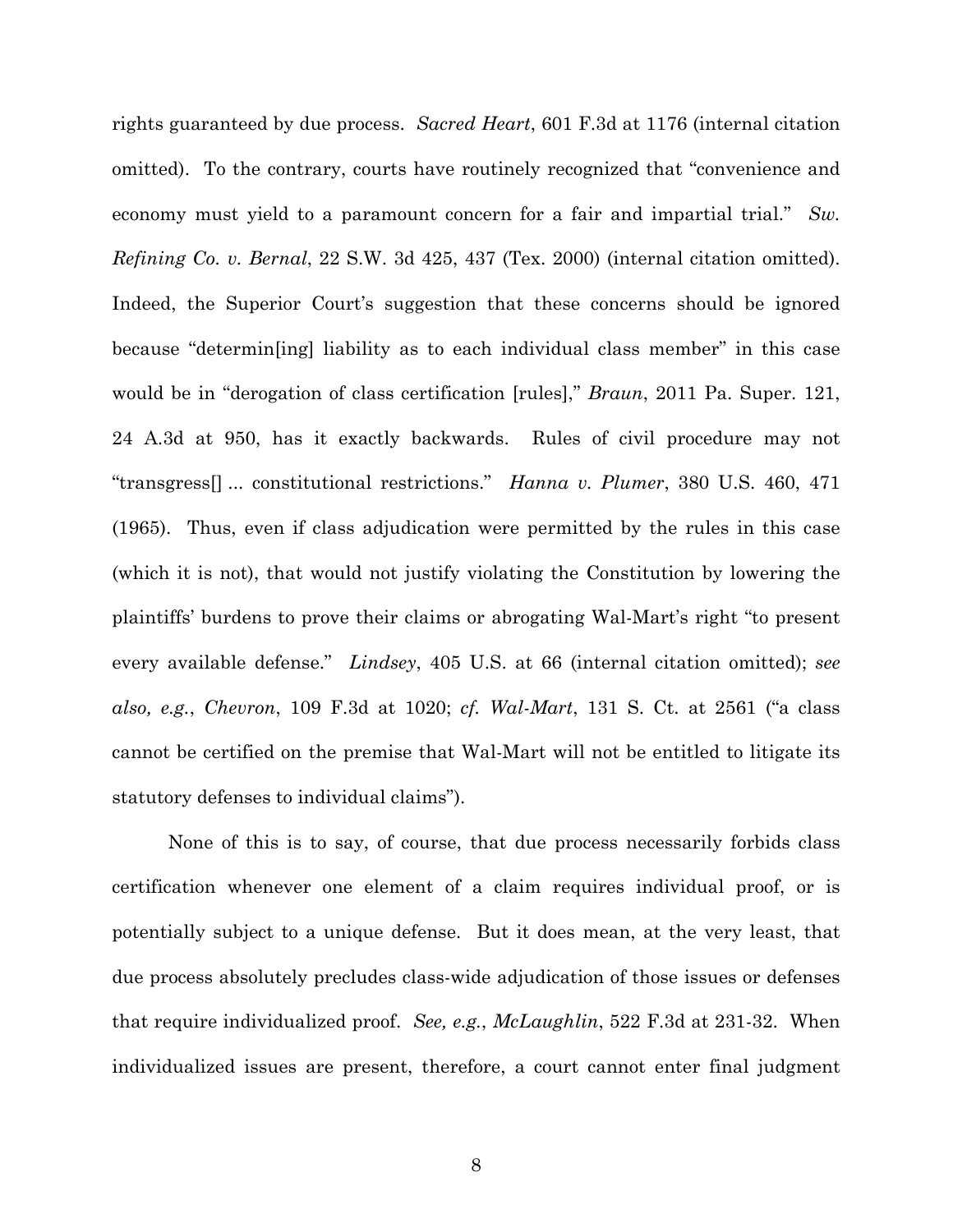based on only a single trial with a select set of "bellwether" plaintiffs or through some other form of "trial by formula," relying on generalizations drawn from evidence applicable to only some parties and extrapolated to the class as a whole. *See, e.g.*, *Chevron*, 109 F.3d at 1020; *see also Basile*, 2012 WL 3871504, at \*6. In short, individualized issues must be addressed individually.

## **B. The Decision Below Violated Due Process by Permitting Class Adjudication of Claims That Required Individualized Proof.**

The judgment below plainly transgressed these constitutional bounds. The class in this case comprises nearly 187,000 plaintiffs, each of whom alleges that Wal-Mart breached contractual obligations owed to him or her personally. Each of these claims requires highly fact-intensive determinations on issues of contract formation and contract breach—issues that could not be tried in a single, common proceeding. Because these two issues, if not others as well, were not susceptible of class-wide adjudication, final judgment could not be entered unless and until these issues were adjudicated individually.

## **1. Issues of Contract Formation in This Case Required Individualized Proof.**

There can be no real doubt that the issues of contract formation in this case required individual proof.4 It is hornbook law, in Pennsylvania and elsewhere, that a unilateral contract (or any other) cannot be formed without an actual "meeting of the minds." *See, e.g.*, *Morosetti v. La. Land & Exploration Co.*, 522 Pa. 492, 495,

1

<sup>4</sup> The plaintiffs alleged that Wal-Mart formed a "unilateral contract" with each class member, through notices in its employee handbook and elsewhere, obliging Wal-Mart to comply with policies set forth in the handbook. *Braun*, 2011 Pa. Super. 121, 24 A.3d at 898.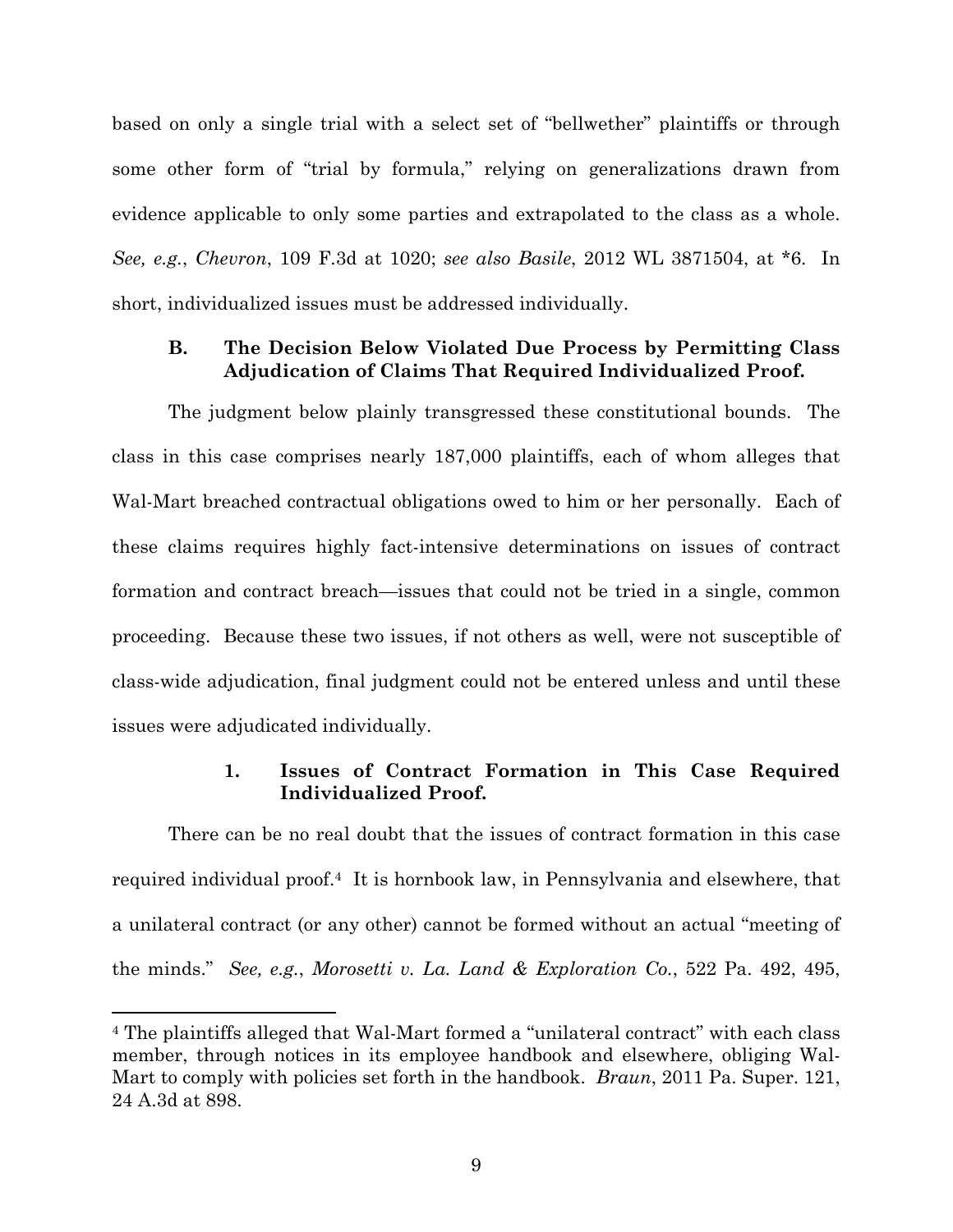564 A.2d 151, 153 (1989). "[T]he intention of the parties … is the ultimate guide." *Price v. Confair*, 366 Pa. 538, 542, 79 A.2d 224, 226 (1951); *see also Martin v. Capital Cities Media, Inc.*, 354 Pa. Super. 199, 216, 511 A.2d 830, 839 (1986). Only when each of the parties actually intended to form an agreement, as indicated by conduct consistent with that intent, will a binding contract be recognized. *E.g.*, *Morosetti*, 522 Pa. at 495, 564 A.2d at 153.

When (as here) the alleged "contract" consists of policies set forth in an employee handbook, this standard requires proof that the employee received and understood the handbook to constitute a contractual offer, and then actually relied on that offer in performing subsequent work. "[U]nilateral contract doctrine requires that the employee prove that the promise alleged was communicated to him or her under circumstances that the employer should have known would induce reliance, and that the employee reasonably relied on the promise to his or her detriment." *Darlington v. Gen. Elec.*, 350 Pa. Super. 183, 203, 504 A.2d 306, 316 (1986), *overruled on other grounds by Clay v. Advanced Computer Applications, Inc.*, 522 Pa. 86, 559 A.2d 917 (1989); *see also Vincent v. Fuller Co.*, 400 Pa. Super. 108, 115, 582 A.2d 1367, 1371 (1990), *reversed in part on other grounds*, 532 Pa. 547, 616 A.2d 969 (1992). In other words, without proof that the employee "specifically relie[d] upon ... language" in the handbook setting forth a particular policy, no unilateral contract can be recognized. 19 Richard A. Lord, *Williston on Contracts* § 54:42 (4th ed. 2012).5

 $\overline{a}$ 

<sup>5</sup> Other states follow the same rule, holding that reliance is critical to determining whether an employee has accepted an employer's alleged offer to form a unilateral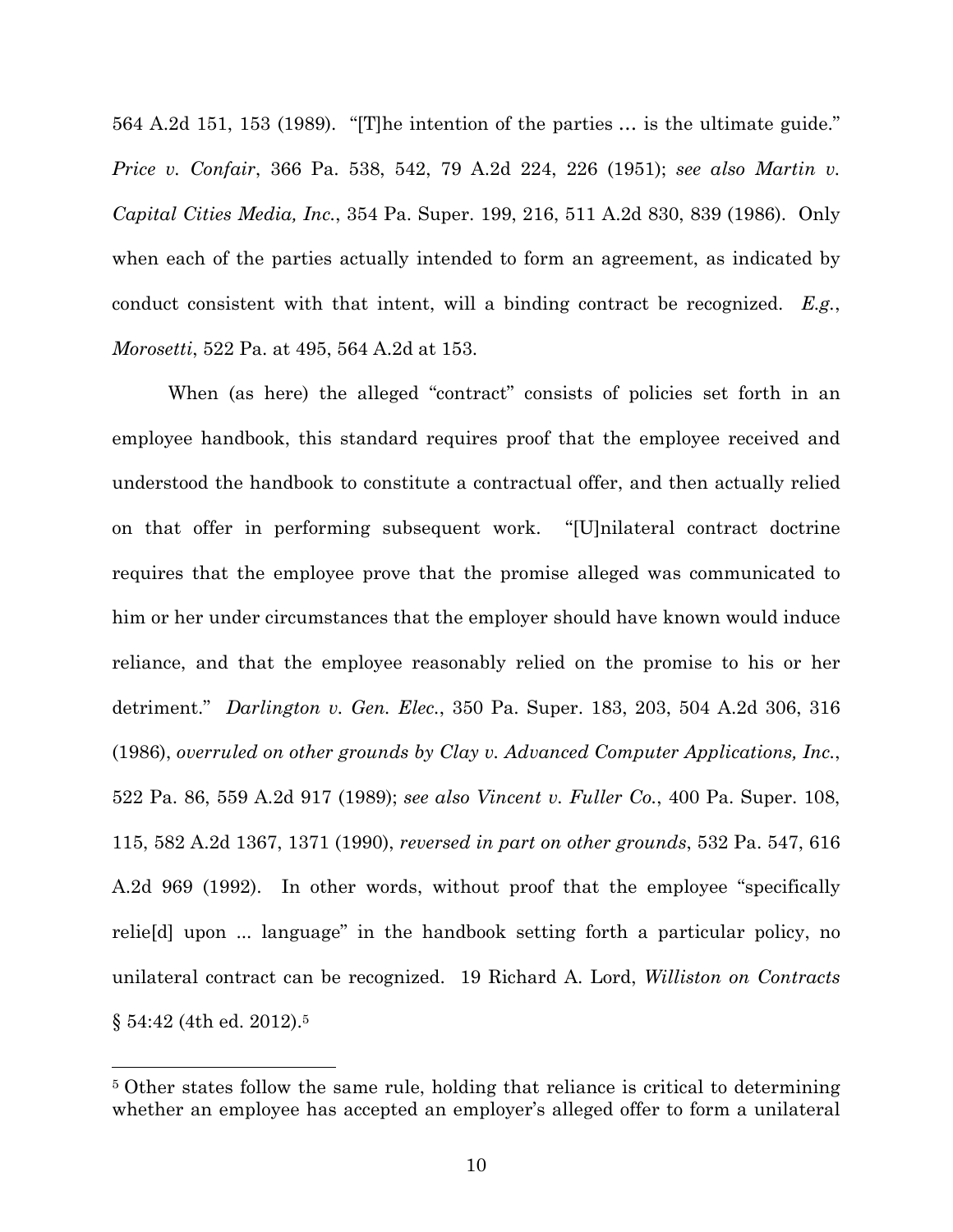This proof must, by necessity, be individualized in nature. There is simply no way to determine whether an individual employee did or did not view a handbook as a contractual offer, and if so whether the employee did or did not then actually rely on the policies in the handbook in performing work for the employer, absent *some* evidence of the specific circumstances surrounding the employee's acceptance of the handbook, subjective understanding of the policies contained therein, and subsequent conduct. *See, e.g.*, *Price*, 366 Pa. at 542, 79 A.2d at 226 (to determine whether a contract has been formed, courts must "take into consideration the surrounding circumstances, the situation of the parties, the objects they apparently have in view, and the nature of the subject-matter of the agreement.").

That is particularly true in this case. No generalized, class-wide proof could allow the jury to conclude that *each* of the 186,979 class members took action on the basis of Wal-Mart's alleged representations regarding its employment policies. Different class members doubtlessly had varying levels of awareness of the policies and continued to work at Wal-Mart for varying reasons. This is borne out by the six current and former Wal-Mart employees who testified on the plaintiffs' behalf. Of these six, only one described the policies in question as relevant in any way to her decision to work at Wal-Mart. *See* Pet. for Allocatur at 3 (citing record). There is no

 $\overline{a}$ 

contract. *See, e.g.*, *Sniecinski v. Blue Cross & Blue Shield of Mich.*, 666 N.W. 2d 186, 195 n.9 (Mich. 2003) (it is "the employee's action or forbearance in reliance upon the employer's promise" that "constitutes sufficient consideration to make the promise legally binding"); *see also, e.g.*, *Shaffer v. Regions Fin. Corp.*, 29 So. 3d 872, 881 (Ala. 2009) (same); *Oross v. Good Samaritan Hosp.*, 751 N.Y.S. 2d 580, 581 (N.Y. App. Div. 2002) (same); *Prescott v. Farmers Tel. Co-op, Inc.*, 516 S.E. 2d 923, 926 (S.C. 1999) (same); *Holmes v. Union Oil Co. of Cal.*, 760 P.2d 1189, 1194 (Idaho Ct. App. 1988) (same).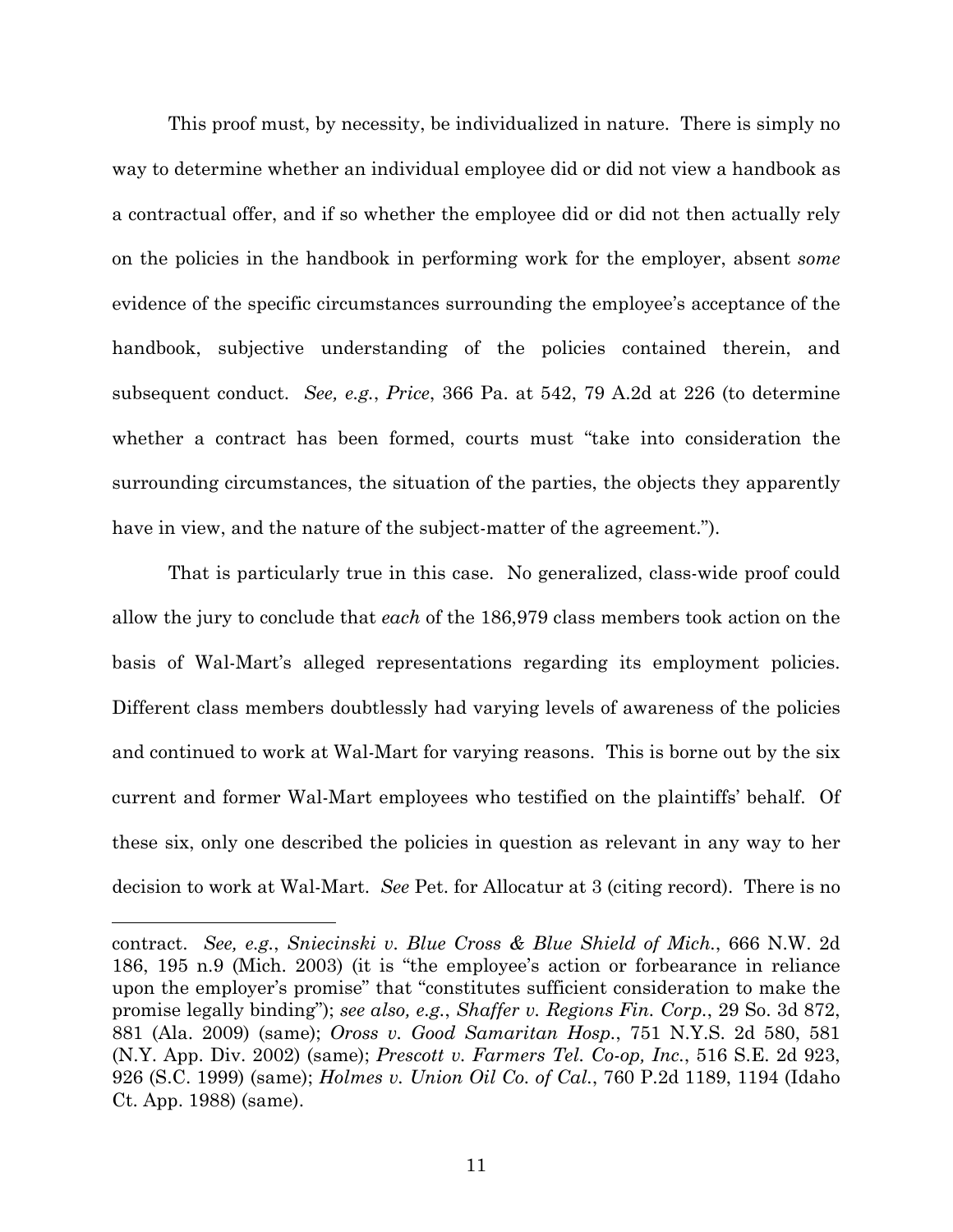reason to believe—and no basis to find—that any of the remaining 186,973 class members, much less all of them, relied upon the policies as a basis to become or remain employed at Wal-Mart. Only with some form of individualized, employeeby-employee inquiry could the requisite reliance and "meeting of the minds," as necessary to prove a unilateral contract, be proven for each class member.

The Superior Court's contrary suggestion—that formation of a unilateral contract could be established merely by evidence that Wal-Mart communicated its handbook policies to employees and that a "reasonable employee" would have understood and relied on those policies as a contractual offer, *Braun*, 2011 Pa. Super. 121, 24 A.3d at 886-87, 939-45—reflects a fundamental misunderstanding of governing contract law. Contracts are not formed with hypothetical "reasonable" employees. Rather, a contract arises only when the employer communicates an offer to an individual employee, and *that employee* then manifests acceptance through actual reliance. *See, e.g.*, *Vincent*, 400 Pa. Super. at 115, 582 A.2d at 1370- 71; *see also, e.g.*, *Royal Ins. Co. v. Beatty*, 119 Pa. 6, 9-12, 12 A. 607, 607-08 (1888) (finding no contract formed where party had knowledge of offer but did not manifest acceptance). While the "reasonableness" of the employee's reliance may be relevant to the analysis insofar as a unilateral contract will not be recognized if the employee's reliance were objectively unjustified (meaning the employer had no reason to expect an offer had been made or would be relied upon), it is the subjective understanding of the employee, as manifested by his or her actual conduct, that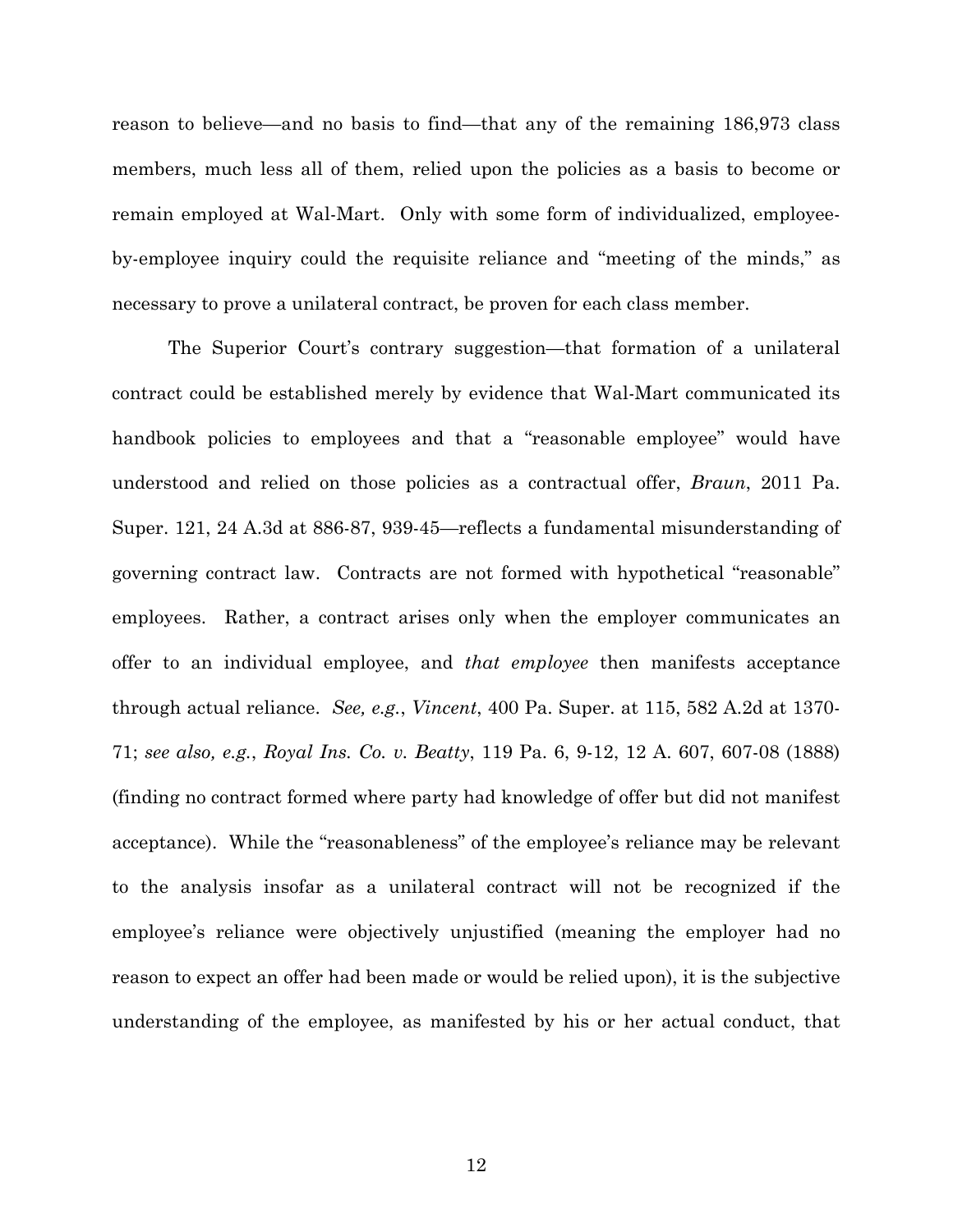governs whether a contract can be recognized *vel non*. *See, e.g.*, *Darlington*, 350 Pa. at 203, 504 A.2d at 316.6

In short, the issues of contract formation in this case required individualized proof regarding each class member's subjective understanding of the handbook policies, as indicated by his or her particular response. Yet, the lower courts held that contracts could be recognized, and judgment entered against Wal-Mart, based on nothing more than generalizations drawn from the understanding and conduct of a few "bellwether" class members and a hypothetical "reasonable employee." *Braun*, 2011 Pa. Super. 2011, 24 A.3d at 939-45. That "decision failed to account for the inherently discrete and subjective aspects" of contract formation. *Basile*, 2012 WL 3871504, at \*6. The plaintiffs were not required to adduce any individualized evidence on these issues, and Wal-Mart had no opportunity to cross examine class members or otherwise dispute their allegations. Depriving Wal-Mart of its "opportunity to present every available defense," *Lindsey*, 405 U.S. at 66 (internal citation omitted), on the issue of contract formation—indeed, refusing to allow it to exercise the most basic and essential defense of demanding that the

1

<sup>&</sup>lt;sup>6</sup> Nor could the trial court properly presume without individualized inquiry that, simply because the class members continued to work for Wal-Mart, they relied on the company's rest break and off-the-clock policies. *Braun*, 2011 Pa. Super. 2011, 24 A.3d at 939-45. The mere fact that an employee keeps working after learning about a policy does not prove reliance unless there is evidence that the company's policies "*caused him* to continue employment." *Vincent*, 400 Pa. Super. at 115, 582 A.2d at 1371 (emphasis added). Even assuming that each class member knew of Wal-Mart's policies (a doubtful assumption), each still had to prove that he or she continued working in reliance on the policies, and Wal-Mart had a right to contest that critical fact as to each class member.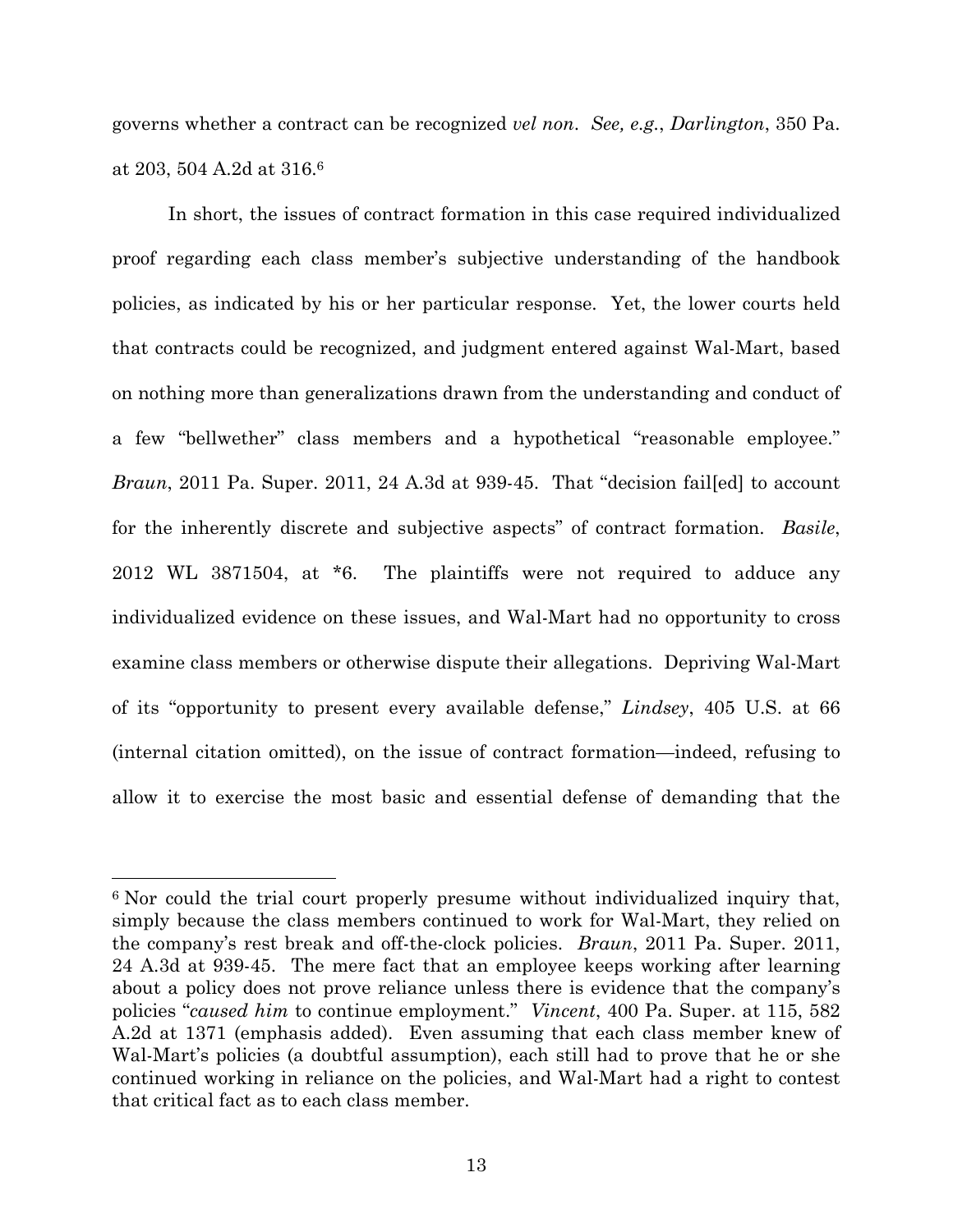plaintiffs produce evidence to carry their burdens of proof—plainly violated Wal-Mart's constitutionally guaranteed due process protections.

## **2. Issues of Contract Breach in This Case Required Individualized Proof.**

Individualized proof was also necessary in order to show that any of the contracts allegedly formed in this case had been breached.7 To establish a breach of contract, in Pennsylvania and elsewhere, a plaintiff must show that the defendant violated a particular contractual obligation owed to the plaintiff, causing some form of harm. *See, e.g.*, *McShea v. City of Phila.*, 606 Pa. 88, 97, 995 A.2d 334, 340 (2010). Proof that the defendant violated obligations owed to others, or even engaged in a "pattern" of violations, will not suffice. *See, e.g.*, *Farabaugh v. Pa. Turnpike Comm'n*, 590 Pa. 46, 77, 911 A.2d 1264, 1283 (2006). Only if the defendant acted (or failed to act) in derogation of specific duties owed to the plaintiff can liability be imposed. *See id.*; *see also, e.g.*, *McShea*, 606 Pa. at 97, 995 A.2d at 340.

Proof of contract breach must, in other words, be individualized. Whether and how the defendant's conduct affected the plaintiff, and if it violated a contractual obligation owed to that plaintiff, simply cannot be determined without evidence regarding the particular circumstances surrounding the alleged breach, including the plaintiff's own conduct and response. *See Gorrill v. Icelandair/Flugleidir*, 761 F.2d 847, 853 (2d Cir. 1985) ("[T]he merits of a claim

l

<sup>7</sup> The plaintiffs alleged that, in breach of policies set forth in the employee handbook and elsewhere, Wal-Mart required employees to forgo rest breaks and work off-theclock, without additional payment. *Braun*, 2011 Pa. Super. 121, 24 A.3d at 885.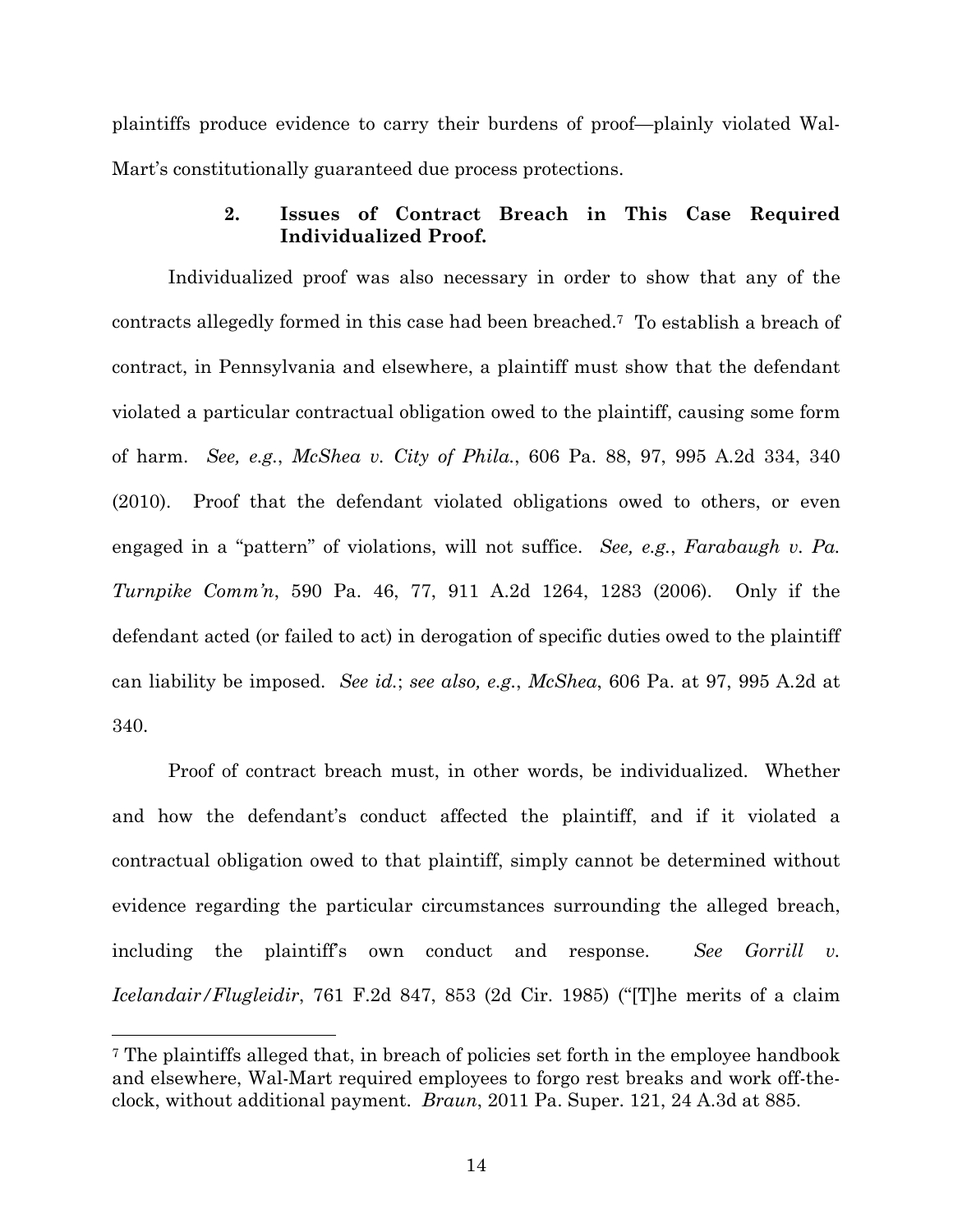alleging breach of an employment contract" must be resolved considering "the totality of facts giving rise to the claim."); *see also Sacred Heart*, 601 F.3d at 1177-78 (discussing affirmative defenses that depend on plaintiff's actions in response to conduct allegedly constituting breach). The plaintiff must show, after all, not only that the defendant breached a contractual duty, but also that the breach impacted the plaintiff and caused him or her demonstrable and individual harm. *See McShea*, 606 Pa. at 97, 995 A.2d at 340.

The need for individualized proof of breach is clear in this case. While the plaintiffs relied on statistical analyses of Wal-Mart's records in an attempt to show that class members did not take promised breaks or worked off-the-clock, that evidence—even if accepted as fully accurate—did not and could not establish that Wal-Mart was responsible for those occurrences. It is, for example, undisputed that Wal-Mart employees often did not swipe out when they went on break, and in many circumstances employees may have skipped breaks voluntarily, or worked off-theclock on their own accord. *Braun*, 2011 Pa. Super. 121, 24 A.3d at 932, 949; *see also In re Wal Mart Emp. Litig.*, 711 N.W. 2d 694, 696-98 (Wis. Ct. App. 2006) (affirming denial of class certification because the defendant was entitled to examine individual plaintiffs as to whether their swipe records were accurate). To establish an actionable breach of contract by Wal-Mart, the plaintiffs were required to prove not only that an employee had failed to take a rest break or worked off-the-clock, but that the employee had done so *because* Wal-Mart directed him or her to do so. The only way to make this showing would be through evidence concerning each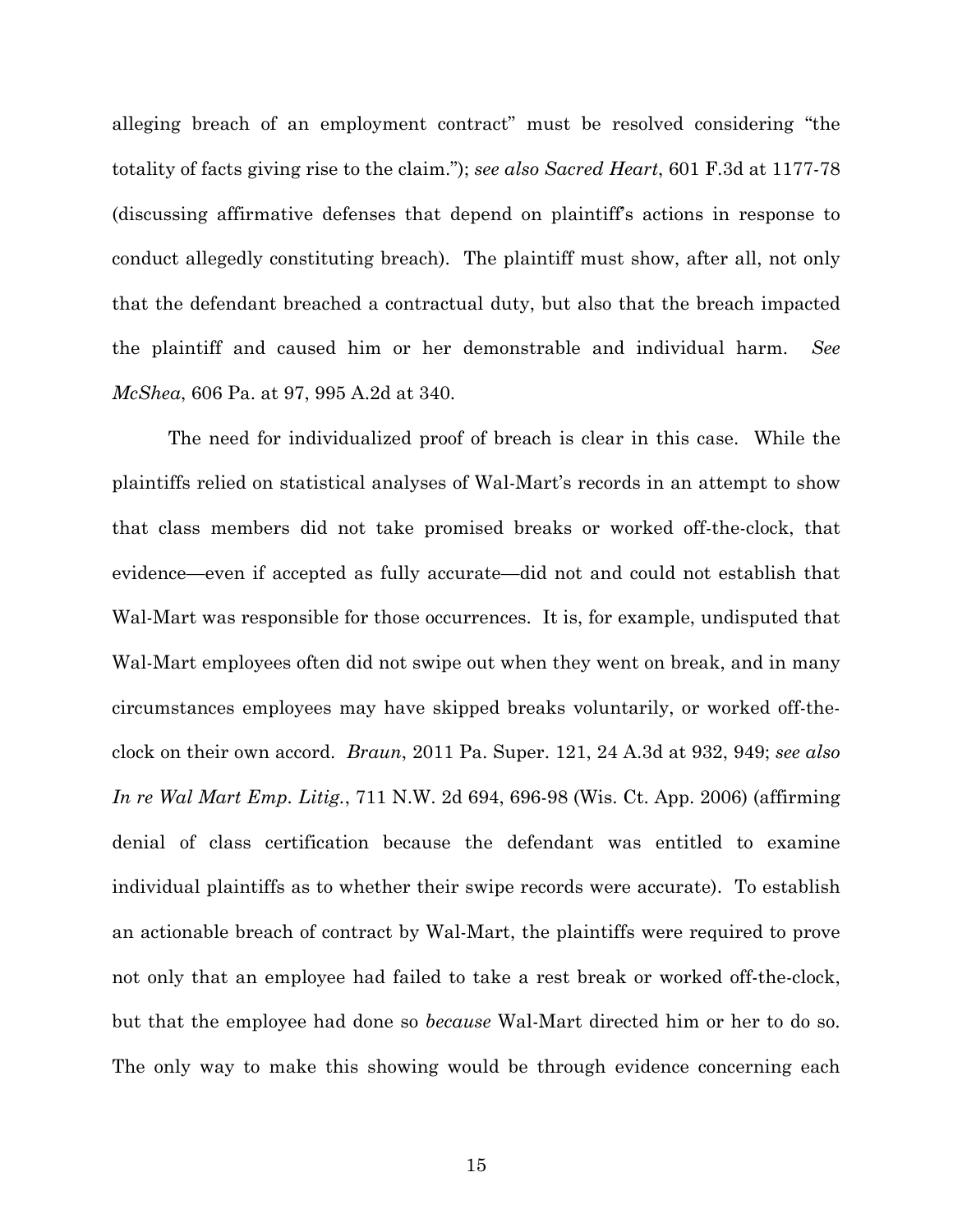individual class member's work history and reasons (if any) for allegedly failing to take a break or working off-the-clock.

The Superior Court apparently assumed this evidentiary gap could be filled by proof that Wal-Mart was aware of a "pattern" of missed breaks and off-the-clock work. *Braun*, 2011 Pa. Super. 121, 24 A.3d at 939, 944. But, even if true, that proof still would not address the critical issue of whether Wal-Mart's central management actually *directed*, as a matter of company-wide policy, that employees should skip breaks or work without compensation, such that the policy might be presumed to have been applied to all class members. This case is, in this regard, precisely analogous to *Wal-Mart*: There, the Supreme Court held that evidence suggesting that the company had given too much discretion to its managers—allegedly resulting in a "pattern" of gender discrimination—was insufficient to hold the company liable to a class of female employees because there was no proof of an affirmative company-wide policy directing or encouraging such discrimination. 131 S. Ct. at 2554-56. Likewise, the evidence here did not indicate that Wal-Mart advanced any *policy* to encourage, much less require, employees to miss their breaks or work off-the-clock, such that managers could be found to have applied the policy to each employee.8 *See id.* at 2554-56.

The issues of contract breach in this case, like the discrimination claims in *Wal-Mart*, required individualized proof, and were not susceptible to "classwide

 $\overline{a}$ 

<sup>8</sup> In fact, the evidence indicated that the company went to great lengths to *discourage* employees from skipping breaks or working off-the-clock. *Braun*, 2011 Pa. Super. 121, 24 A.3d at 898-900.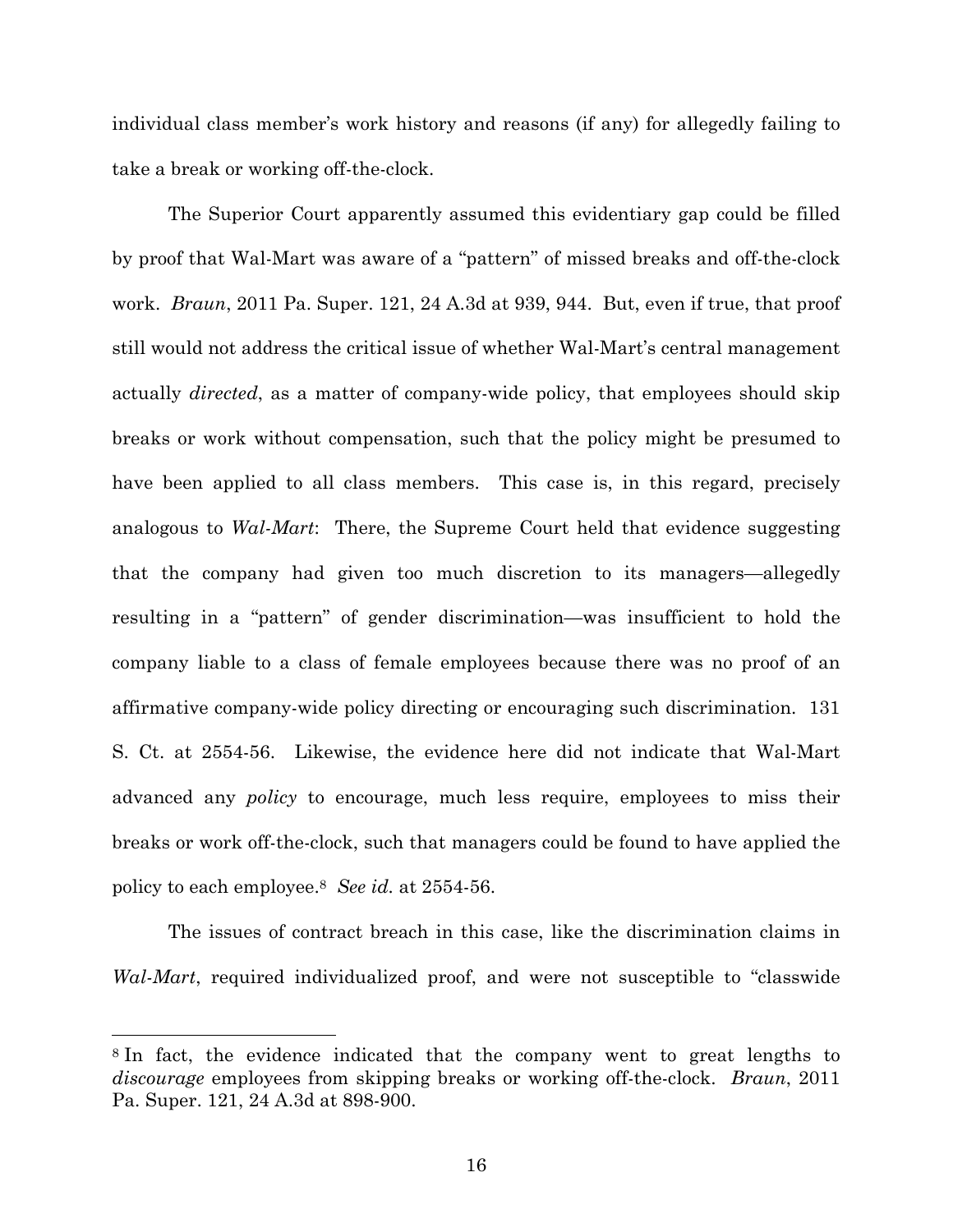resolution ... in one stroke." *Id.* at 2551; *see also Basile*, 2012 WL 3871504, at \*6. In particular, it was inappropriate in this case—again, as in *Wal-Mart*—to subject Wal-Mart to "trial by formula," allowing the plaintiffs to satisfy their burdens of proof through generalizations drawn from anecdotal testimony and statistical analyses that did not and could not speak to the experiences of the members of the class, either as a whole or individually. 131 S. Ct. at 2561.9 This approach deprived Wal-Mart of its right to present its defenses and thus violated due process.<sup>10</sup>

\* \* \*

The "trial by formula" plan adopted by the trial court and approved by the Superior Court forced Wal-Mart to defend against thousands of contract claims while denying it any ability to challenge the basic facts critical to individual issues of formation and breach. Such a proceeding did not, and could not have hoped to, produce a measure of liability that bears any relation to the actual experience of the

 $\overline{a}$ 

<sup>&</sup>lt;sup>9</sup> These improper generalizations also infected the damages calculations: The jury assessed damages against Wal-Mart for every time an employee allegedly did not take a break; however, for the reasons discussed above, there was no evidence that in each of these circumstances—or, indeed, in any—the failure to take a break was actually attributable to Wal-Mart, as opposed (for instance) to the employee's voluntary conduct. *Braun*, 2011 Pa. Super. 121, 24 A.3d at 949. Wal-Mart thus found itself in the same position as the defendant in *Williams*, with "no opportunity to defend against the charge [against it], by showing ... that the ... victim was not entitled to damages." 549 U.S. at 353-54.

<sup>10</sup> *See also, e.g.*, *Sacred Heart*, 601 F.3d at 1176 (finding certification inappropriate on due process grounds where defendant may have breached contract with some individual class members but not with others); *Wal-Mart Stores, Inc. v. Lopez*, 93 S.W. 3d 548, 560-61 (Tex. App. 2002) (reversing class certification order where the trial plan called for use of "statistical evidence [that would] preclude any individual inquiry in the presence of the jury regarding the formation of each alleged contract [between the defendant and its at-will employees] or the varied circumstances surrounding each employee's missed breaks or off-the-clock work").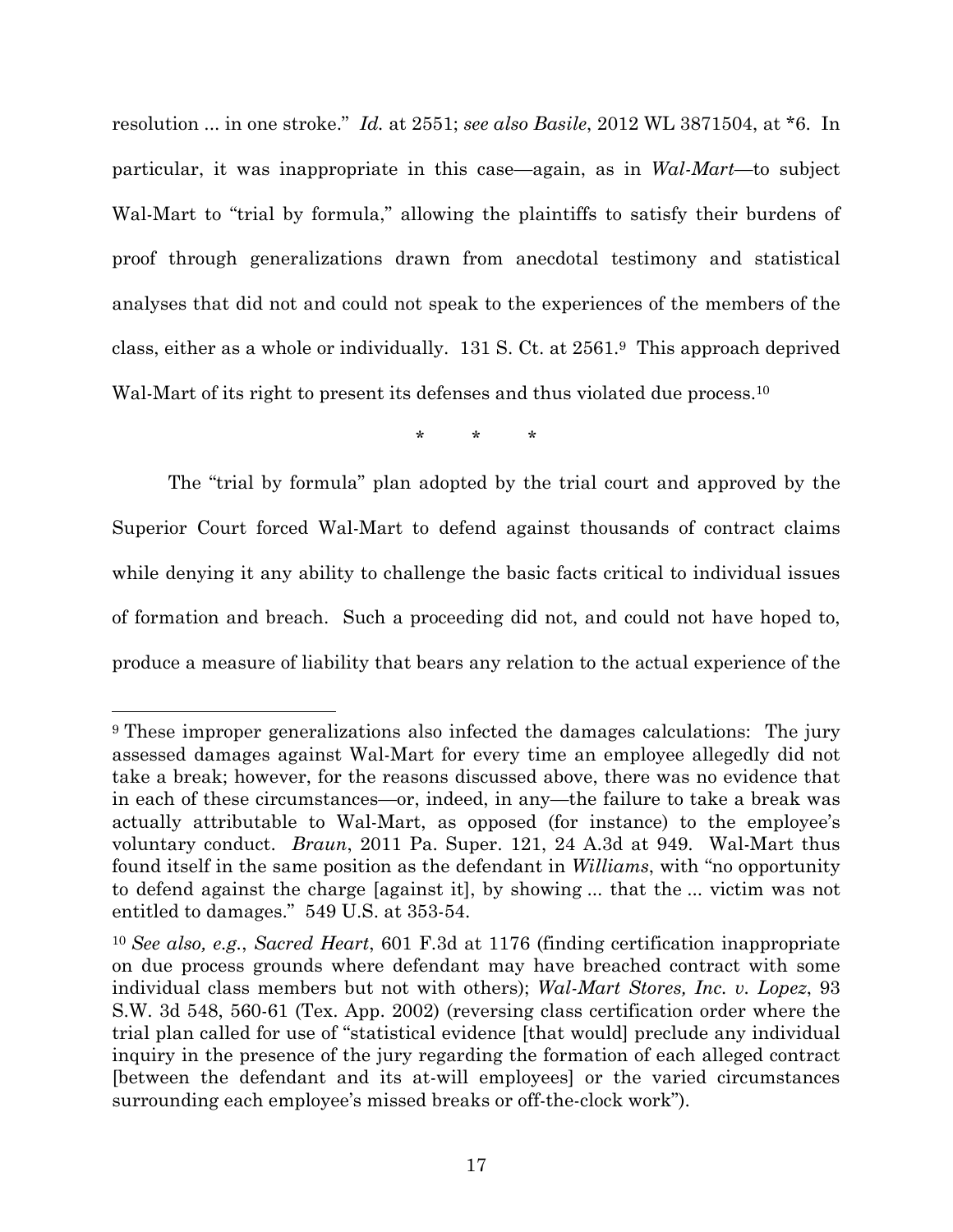186,979 class members. Using procedural rules in this manner, to deny a defendant the opportunity to defend itself in court, infringes upon the most basic due process protections guaranteed by the Constitution. The decision below must be set aside.

## **II. ENFORCING THE REQUIREMENTS OF DUE PROCESS IS ESSENTIAL TO DETER ABUSE OF THE CLASS ACTION DEVICE.**

This case not only implicates how trial courts will rule on particular class certification motions; it also may distort the frequency and ultimate outcome of class action disputes. Unless this Court vacates the judgment—which imposes enormous liability without the basic safeguards of a fair trial—it will underscore to future defendants that litigating a class action through trial is too risky, even when the plaintiffs' claims lack merit.

It is well established that "[a] district court's ruling on the certification issue is often the most significant decision rendered in ... class-action proceedings." *Deposit Guar. Nat'l Bank v. Roper*, 445 U.S. 326, 339 (1980). Class certification "dramatically affects the stakes for defendants" because the aggregation of claims into a single action "creates insurmountable pressure on defendants to settle, whereas individual trials would not." *Castano v. Am. Tobacco Co.*, 84 F.3d 734, 746 (5th Cir. 1996); *see also*, *e.g.*, Nagareda, *Class Certification*, *supra*, at 99 ("With vanishingly rare exception, class certification sets the litigation on a path toward resolution by way of settlement, not full-fledged testing of the plaintiffs' case by trial."); Richard A. Nagareda, *Aggregation and Its Discontents: Class Settlement Pressure, Class-Wide Arbitration, and CAFA*, 106 Colum. L. Rev. 1872, 1875 (2006) (hereinafter, Nagareda, *Aggregation*) ("[T]he *overwhelming majority* of actions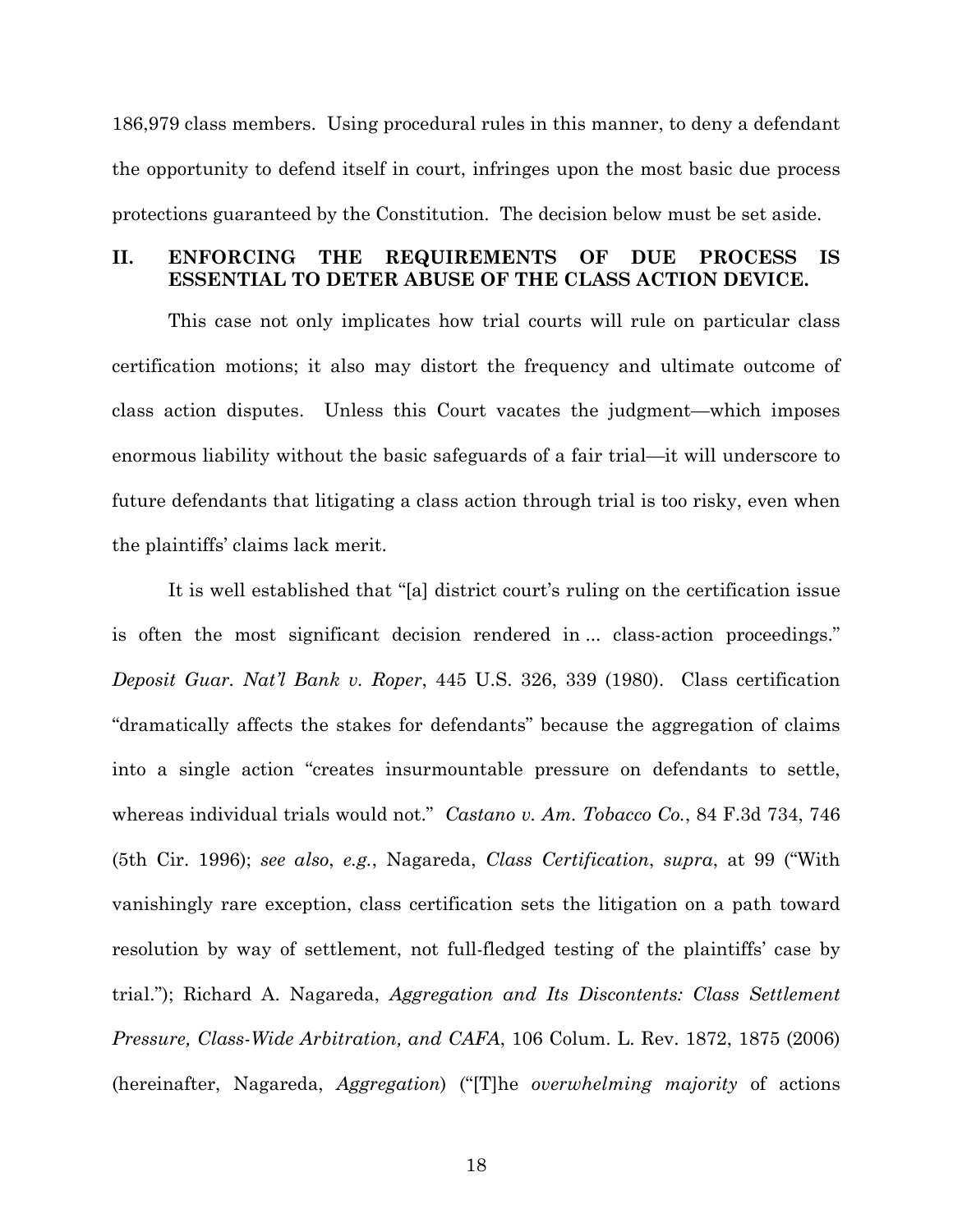certified to proceed on a class-wide basis ... result in settlements.") (emphasis added); Robert G. Bone & David S. Evans, *Class Certification and the Substantive Merits*, 51 Duke L.J. 1251, 1276 (2002) (explaining class certification's "serious impact on settlement dynamics").

Empirical studies have consistently confirmed what courts and commentators know to be true. For example, the Federal Judicial Center found in a 2005 study that approximately 90% of the suits under review that were filed as class actions settled after certification. Barbara J. Rothstein & Thomas E. Willging, Fed. Judicial Ctr., *Managing Class Action Litigation: A Pocket Guide for Judges* 6 (2005).11 A subsequent study found that *every* certified class action in its (smaller) sample terminated in a settlement. Emery G. Lee III & Thomas G. Willging, Fed. Judicial Ctr., *Impact of the Class Action Fairness Act on the Federal Courts: Preliminary Findings from Phase Two's Pre-CAFA Sample of Diversity Class*  Actions 11-15 (2008).<sup>12</sup> Studies of class actions in state courts find similarly high settlement rates. See, *e.g.*, Hilary Hehman, *Class Certification in California: Second Interim Report from the Study of California Class Action Litigation* 23 (2010) ("Eighty-nine percent of certified cases ended in settlement, as compared to only 15% in cases with no certification.")13; Steven S. Gensler, *The Other Side of the CAFA Effect: An Empirical Analysis of Class Action Activity in the Oklahoma State Courts*, 58 U. Kan. L. Rev. 809, 840 (2010) ("Out of the eighty cases that were class

l

<sup>11</sup> *Available at* http://www.fjc.gov/public/pdf.nsf/lookup/classgde.pdf/\$file/classgde.pdf.

<sup>12</sup> *Available at* http://www.fjc.gov/public/pdf.nsf/lookup/cafa1108.pdf/\$file/cafa1108.pdf.

<sup>13</sup> *Available at* http://www.courtinfo.ca.gov/documents/classaction-certification.pdf.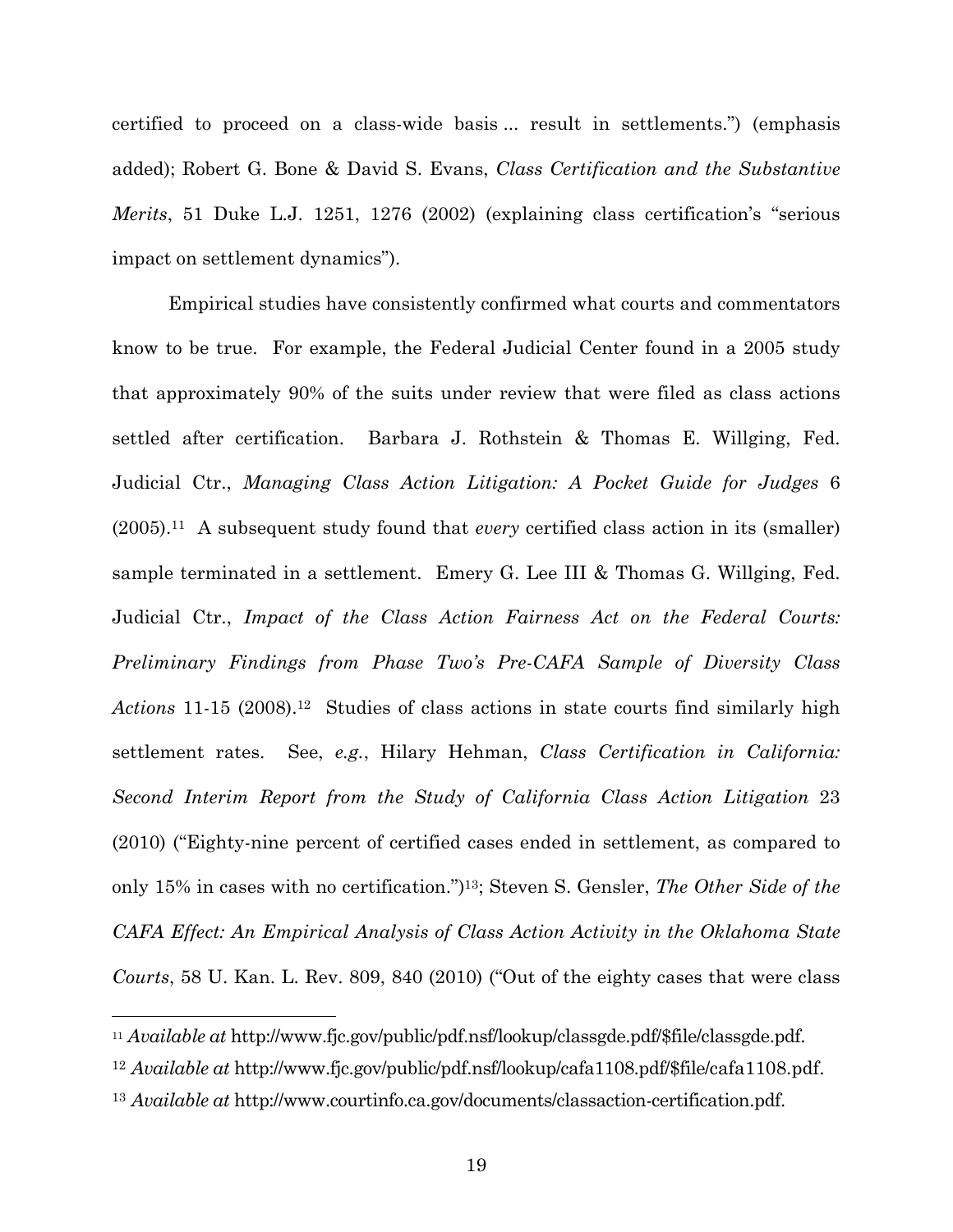certified, a total of fifty-nine (74%) resulted in a settlement, with twelve still pending.").

This intuitively obvious settlement pressure exists even when plaintiffs' claims are frivolous. As Justice Ginsburg has observed, because "a class action can result in potentially ruinous liability," "[a] court's decision to certify a class ... places pressure on the defendant to settle even unmeritorious claims." *Shady Grove Orthopedic Assocs., P.A. v. Allstate Ins. Co.*, 130 S. Ct. 1431, 1465 n.3 (2010) (Ginsburg, J., dissenting) (internal quotation marks omitted); *see also, e.g.*, *Coopers & Lybrand v. Livesay*, 437 U.S. 463, 476 (1978) ("Certification of a large class may so increase the defendant's potential damages liability and litigation costs that he may find it economically prudent to settle and to abandon a meritorious defense."); *Blue Chip Stamps v. Manor Drug Stores*, 421 U.S. 723, 740 (1975) ("[E]ven a complaint which by objective standards may have very little chance of success at trial has a settlement value to the plaintiff out of any proportion to its prospect of success at trial ...."). The U.S. Congress expressed similar concerns in enacting the Class Action Fairness Act of 2005, Pub. L. No. 109-2, 119 Stat. 4, observing that, "[b]ecause class actions are such a powerful tool, they can give a class attorney unbounded leverage," which "can essentially force corporate defendants to pay ransom to class attorneys by settling—rather than litigating—frivolous law suits." S. Rep. No. 109-14, at 20 (2005); *see also id.* at 21 ("[T]he ability to exercise unbounded leverage over a defendant corporation and the lure of huge attorneys' fees have led to the filing of many frivolous class actions.").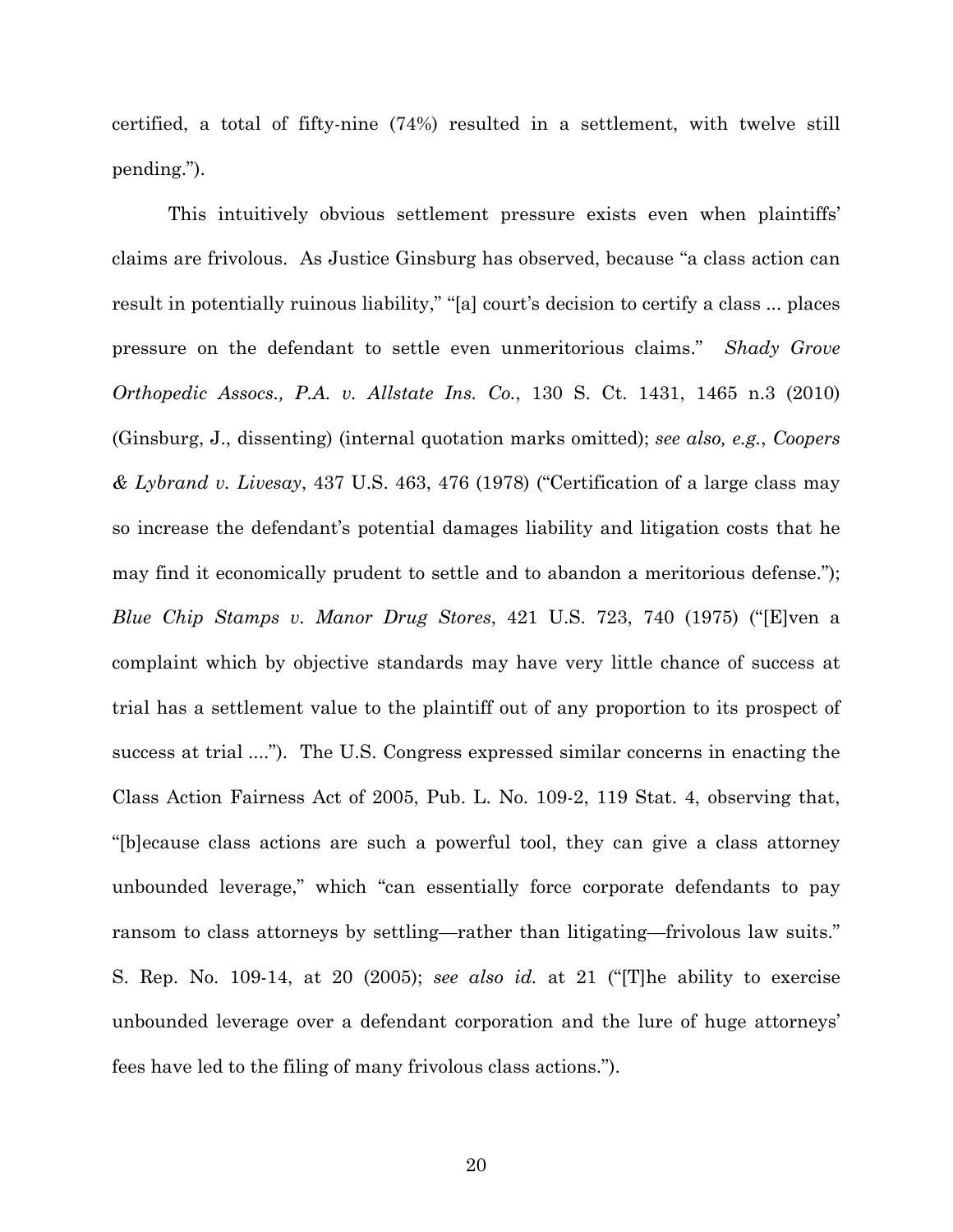The Seventh Circuit illustrated how this dynamic operates in *In re Rhone-Poulenc Rorer Inc.*, 51 F.3d 1293, 1298 (7th Cir. 1995). There, the plaintiffs' claims were far from strong: Indeed, the defendant had lost only one of the first 13 individual trials. *Id.* The defendant therefore could reasonably predict that, if class certification were denied, it would be forced to pay damages in approximately 25 of the 300 cases. *Id.* Assuming that each prevailing suit would result in \$5 million in damages, the defendant could estimate its total potential exposure to be \$125 million. *Id.* But, if class certification were granted, the defendant would suddenly face claims, not just by the individual plaintiffs who filed suit, but by all class members—5,000 strong. The defendant would thus have a one-in-thirteen chance of owing \$25 billion—"and with it bankruptcy." *Id.*; *see also* Nagareda, *Aggregation*, *supra*, at 1881-82 (providing similar example). As the Seventh Circuit concluded, the defendant "may not wish to roll these dice" and "will be under intense pressure to settle." *Rhone-Poulenc Rorer*, 51 F.3d at 1298.

In this case, Wal-Mart made the rare choice to seek its day in court. What Wal-Mart received, however, was an unfair trial that resulted in a deeply unfair \$187 million judgment owed to nearly 187,000 plaintiffs who did not prove their claims. Unless vacated, this judgment will send a clear message to plaintiffs' counsel and defendants alike: Even if a putative class does not have meritorious claims, and even if the putative class members' claims arise from disparate circumstances, with a few expert witnesses and creative statistical analysis, class certification is possible. And with certification comes overwhelming settlement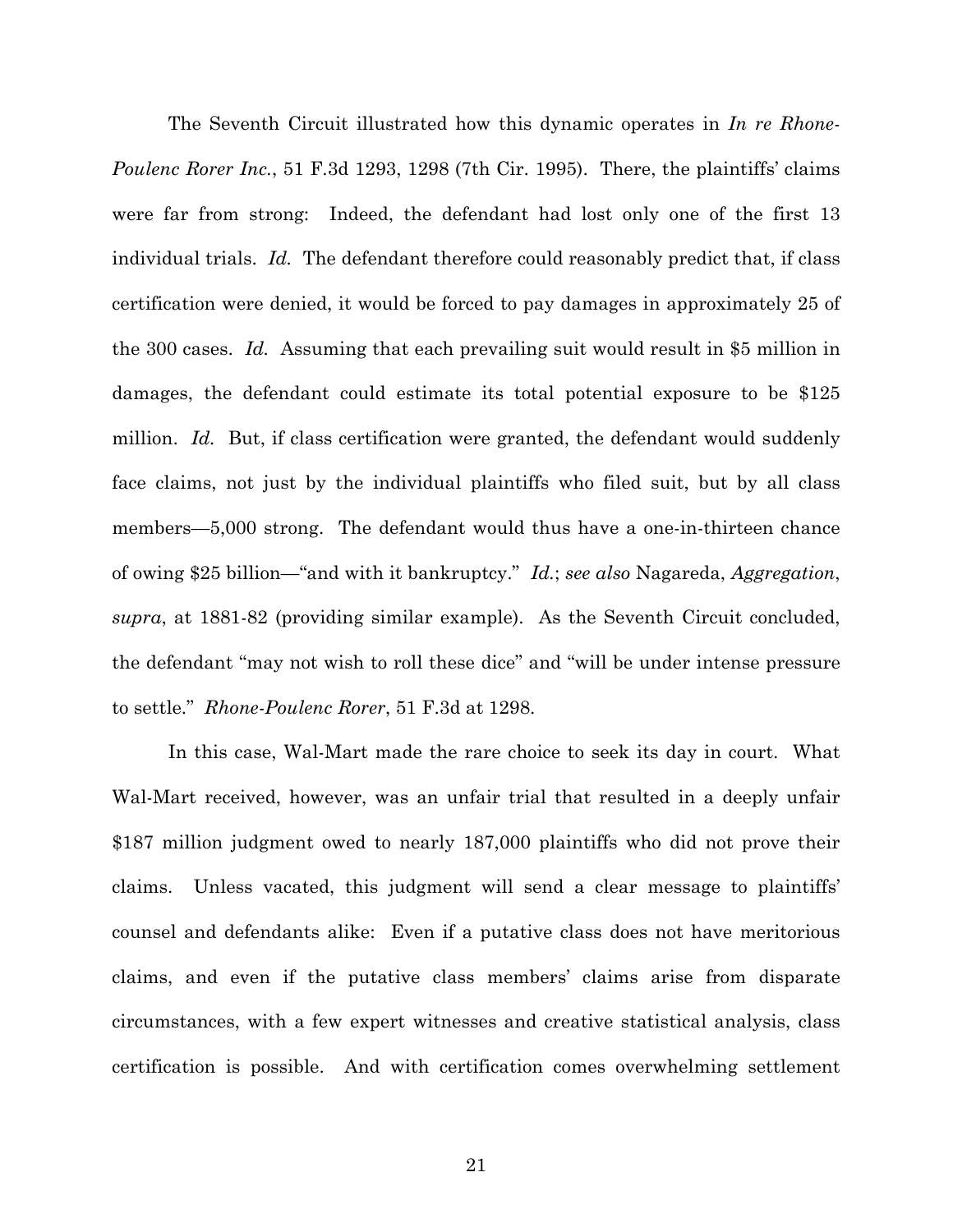leverage that few defendants will be able to resist. This should be of particular concern following the Supreme Court's decision in *Wal-Mart*, which clarified that trial-by-formula is not allowed in the federal courts. The whole point of *Wal-Mart* was to eliminate this fundamental unfairness in the federal system of justice. Because the federal system is no longer available, plaintiffs' attorneys will try to bring non-meritorious class actions such as this in state courts. If the trial court's approach is affirmed, Pennsylvania risks becoming a haven for frivolous class action suits.

This is not to say that the class action procedure should be disfavored. Far from it: When properly structured, a class action can promote the just and efficient resolution of claims. But it must be recognized that improperly certified class actions pose unique and severe risks of thwarting justice by coercing a settlement under the threat of an unfair trial and massive damage awards. These dangers underscore the importance of construing the rules of civil procedure to guard against the abuse of the class action device and to ensure that basic requirements of due process are not sacrificed in the interests of efficiency. As the Fifth Circuit has counseled, a class action's "bite should dictate the process that precedes it." *Oscar Private Equity Invs. v. Allegiance Telecom, Inc.*, 487 F.3d 261, 267 (5th Cir. 2007), *abrogated on other grounds by Erica P. John Fund, Inc. v. Halliburton Co.*, 131 S. Ct. 2179 (2011). Applied here, Wal-Mart was entitled to substantially more process than it was accorded, and therefore the decision below should be set aside.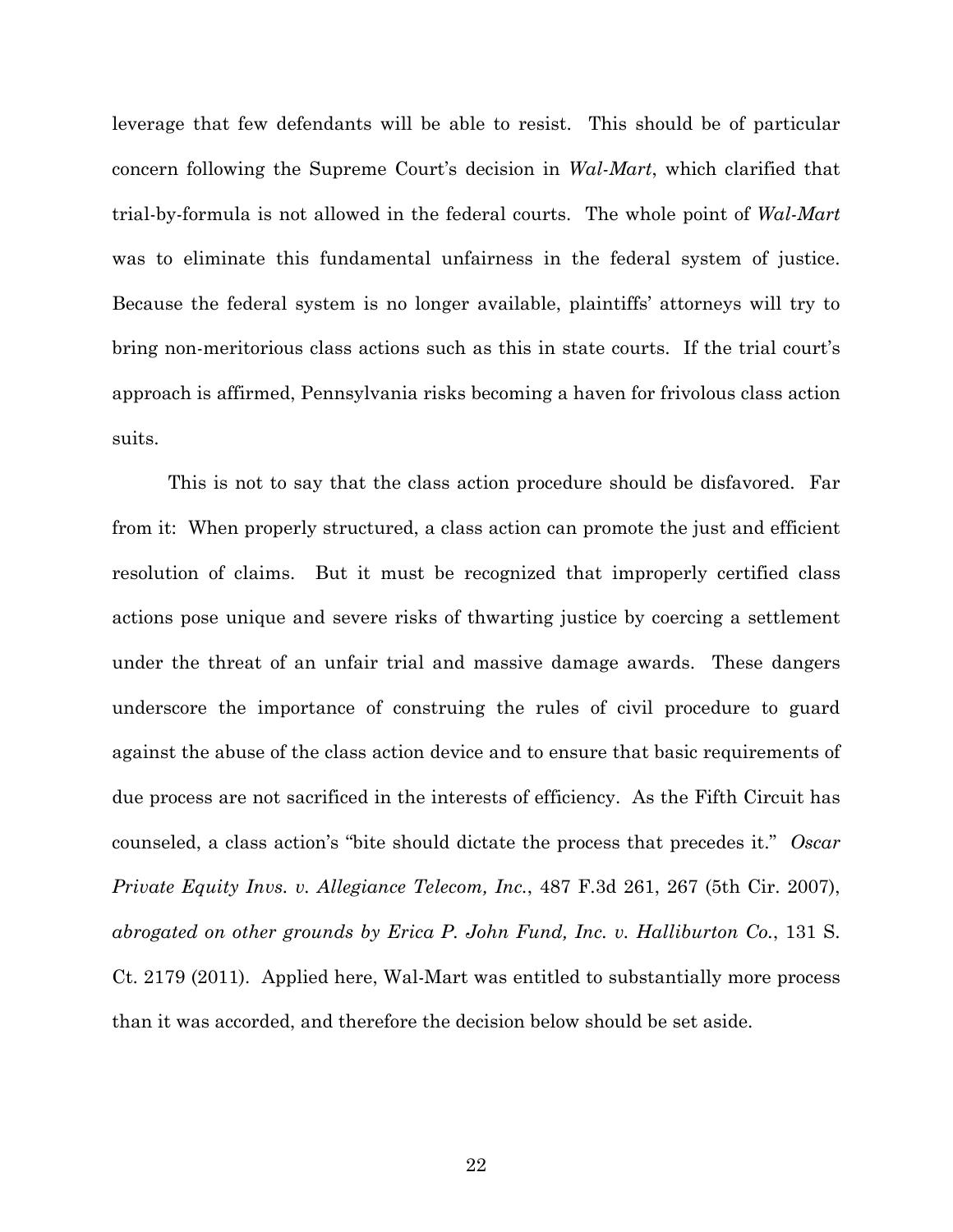### **CONCLUSION**

For these reasons, and those stated in Wal-Mart's brief, the decision of the Superior Court should be reversed and the judgment vacated.

Respectfully submitted,

HENRY M. SNEATH\* (PA. ID. NO. 40559) PRESIDENT **DRI-THE VOICE OF** THE DEFENSE BAR 55 West Monroe St. Suite 1105 Chicago, IL 60603  $(312)$  795-1101 hsneath@psmn.com

CARTER G. PHILLIPS QUIN M. SORENSON (PA. ID. NO. 91526) MATTHEW D. KRUEGER **SIDLEY AUSTIN LLP** 1501 K Street, N.W. Washington, D.C. 20005  $(202)$  736-8000 qsorenson@sidley.com

**Counsel for Amicus Curiae** 

October 22, 2012

\* Counsel of Record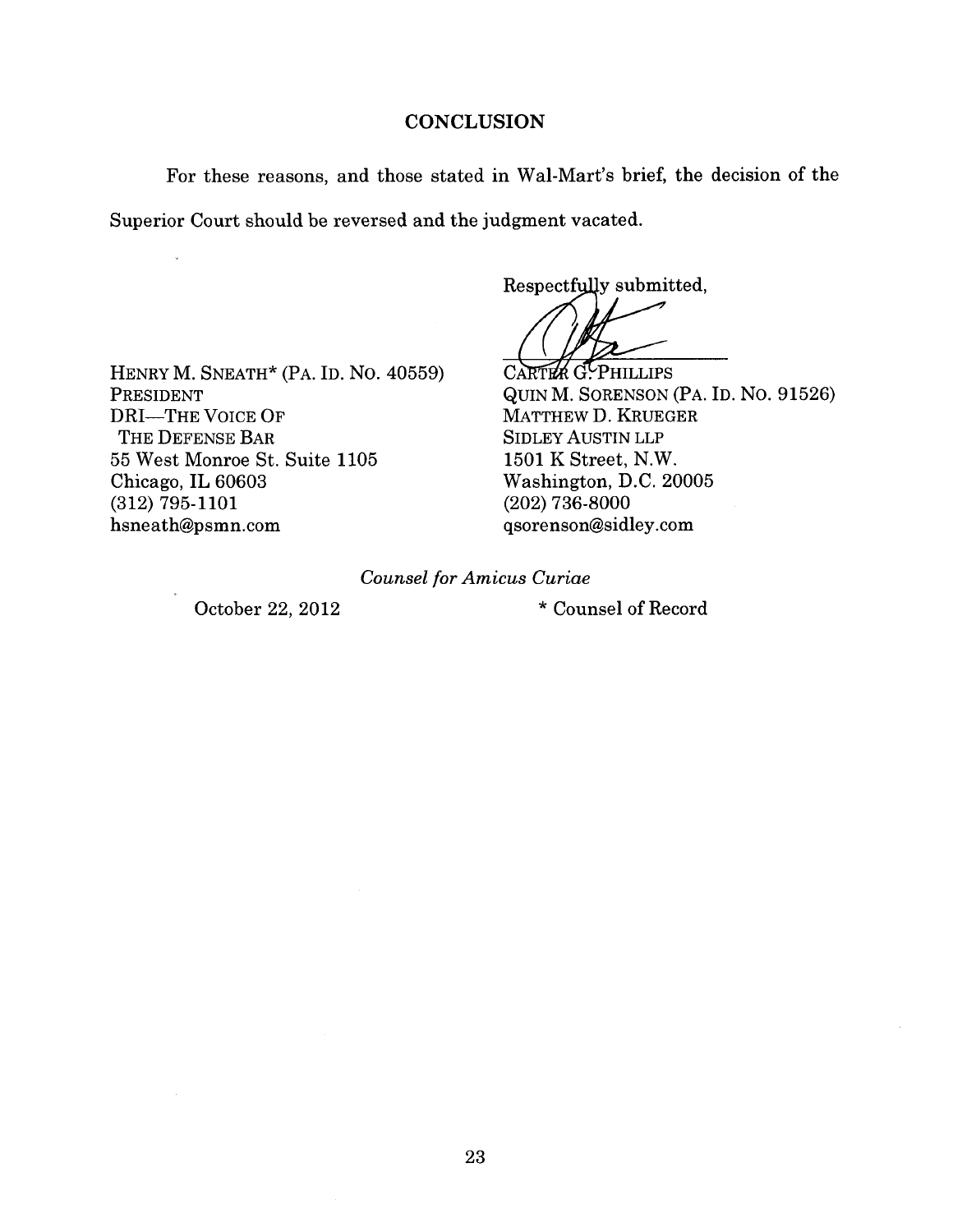### **CERTIFICATE OF FILING AND SERVICE**

 I hereby certify that I am this day causing to be filed twenty-five copies of the foregoing document with the Prothonotory of the Court by first class mail.

I hereby certify that I am this day causing to be served two copies of the foregoing document upon the persons indicated below by first class mail, which service satisfies the requirements of Pennsylvania Rule of Appellate Procedure 121:

Theodore J. Boutrous, Jr. Mark A. Perry Julian W. Poon Alexander K. Mircheff Gibson, Dunn & Crutcher LLP (213) 229-7000 333 S. Grand Ave. Los Angeles, CA 90071 (Appellants Wal-Mart Stores, Inc. and Sam's Club)

Mark Aronchick Daniel Segal Hangley Aronchick Segal Pudlin & Schiller (215) 496-7003 One Logan Square, 27th floor Philadelphia, PA 19103 (Appellants Wal-Mart Stores, Inc. and Sam's Club)

William H. Lamb James C. Sargent, Jr. Maureen Murphy McBride John J. Cunningham Scot R. Withers Lamb McErlane PC (610) 430-8000 24 E. Market St., P.O. Box 565 West Chester, PA 19381 (Appellants Wal-Mart Stores, Inc. and Sam's Club)

Judith L. Spanier Megan A. Zapotocky Abbey Spanier Rodd & Abrams, LLP (212) 889-3700 212 E. 39th St. New York, NY 10016 (Appellees Michelle Braun, Dolores Hummel, and the class)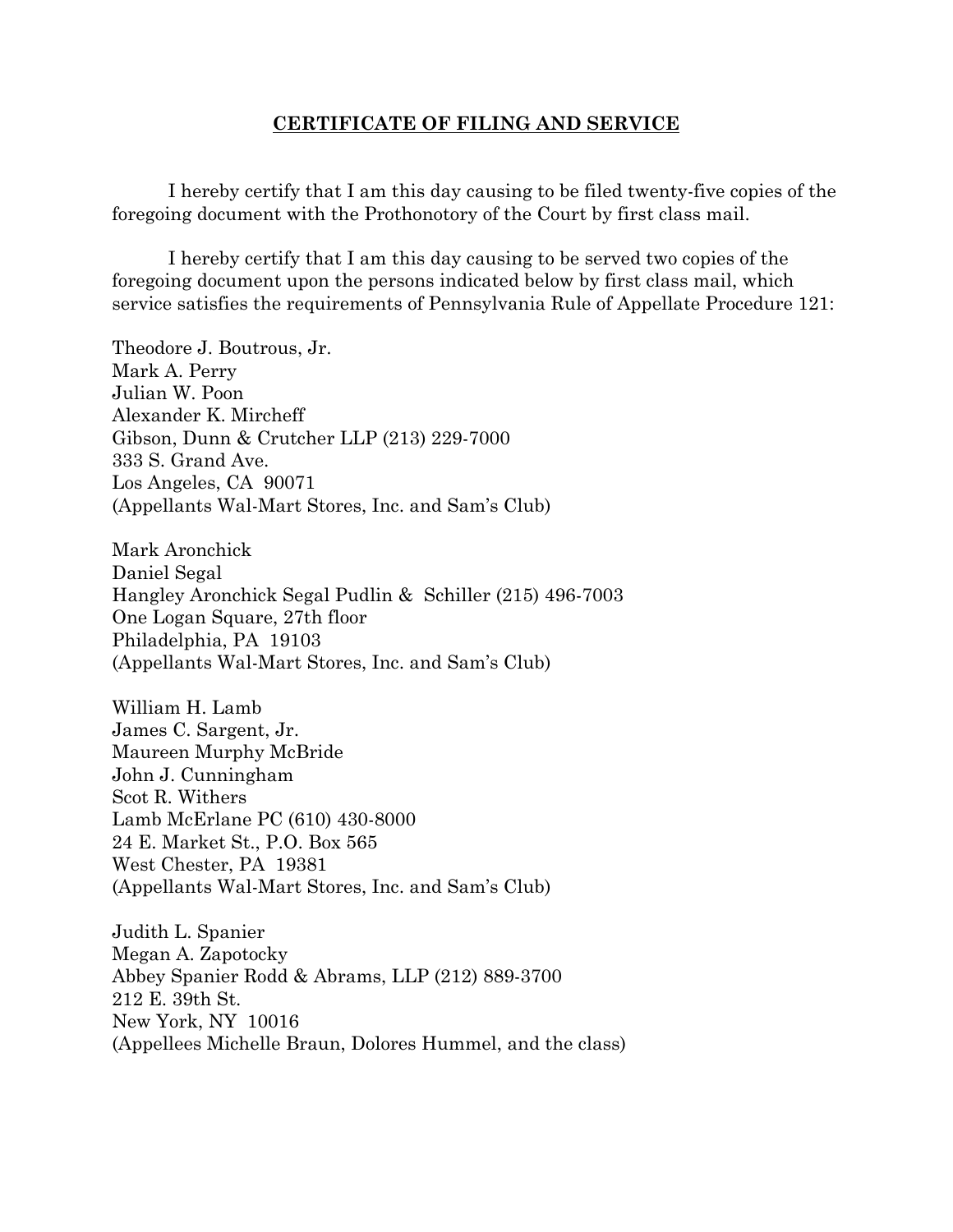Michael D. Donovan Donovan Searles, LLC (215) 732-6067 1845 Walnut St., Ste. 1100 Philadelphia, PA 19103 (Appellees Michelle Braun, Dolores Hummel, and the class)

Rodney P. Bridgers, Jr. Azar & Associates, P.C. (303) 757-3300 14426 E. Evans Ave. Denver, CO 80014 (Appellees Michelle Braun, Dolores Hummel, and the class)

Gerald L. Bader, Jr. Bader & Associates, LLC (720) 974-4806 1873 S. Bellaire St., Ste. 1110 Denver, CO 80222 (Appellees Michelle Braun, Dolores Hummel, and the class)

Marc J. Sonnenfeld Morgan, Lewis & Bockius, LLP (215) 963-5000 1701 Market Street Philadelphia, PA 19103 (The Pennsylvania Chamber of Business and Industry, The Greater Philadelphia Chamber of Commerce, The Greater Pittsburgh Chamber of Commerce, and the Chamber of Commerce of the United States)

James M. Beck ReedSmith (215) 851-8168 2400 One Liberty Place 1650 Market Street Philadelphia, PA 19103 (Product Liability Advisory Council, Inc.)

Hugh F. Young, Jr. Product Liability Advisory Council, Inc. (703) 264-5300 1850 Centennial Park Drive, Ste. 510 Reston, VA 20191 (Product Liability Advisory Council, Inc.)